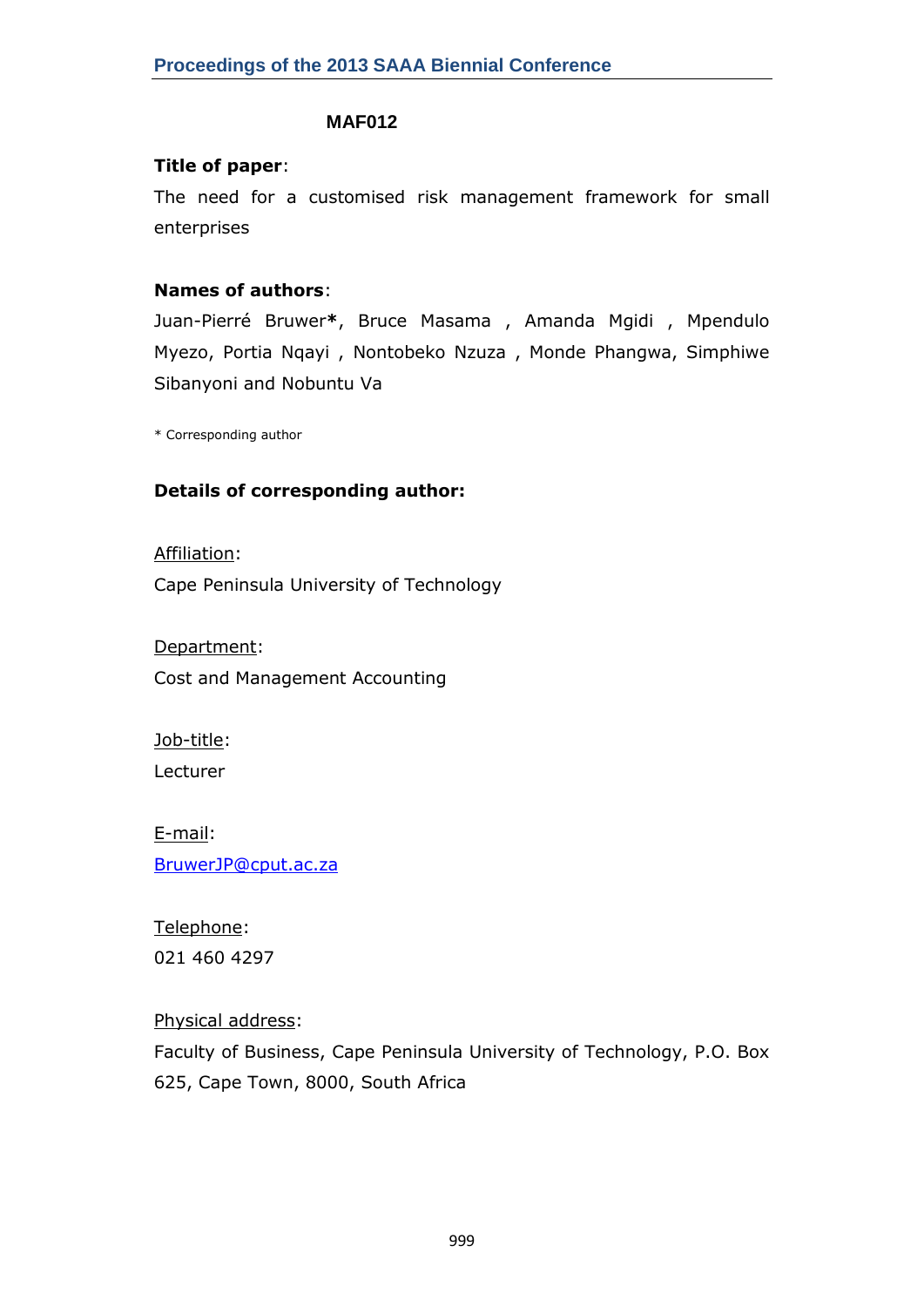#### **Abstract**

South African Small Medium and Micro Enterprises (SMMEs) have had the primary objectives to contribute towards the advancement of the national economy, the alleviation of poverty, the distribution of wealth and the reduction of unemployment since before 1996. In core these entities contribute toward approximately 30% of the national Gross Domestic Product (GDP) while also being responsible for an estimated 80% of all local employment opportunities in the country. Unfortunately these entities are not achieving the ideal objectives imposed on them by Government since well over 75% of SMMEs have been reported to fail within their first five years of existence. The sustainability-rate of these entities is believed to stem from economic factors which, in turn, influence small business' ability to achieve their respective goals (customised objectives). In order to mitigate the influence of economic factors, it is important for a business to have sound risk management procedures in place. The main objective of this paper was to examine to what extent risk management techniques are being used by non-franchised fast food small enterprises in Cape Town, with the main intention to establish whether the current utilisation of risk management techniques had a direct influence on the way these entities manage the influence of economic factors. The study used quantitative research methods, and data were collected from 38 small enterprise leaders (i.e. owners and managers), all of whom had to adhere to a set of pre-determined delineation criteria. All data collected were thoroughly analysed through means of descriptive statistics. It was found that respondents did make use of certain risk management techniques (informally) to a certain extent however when compared to major 'formal' risk management frameworks (specifically that of the Enterprise Risk Management framework), it was found that these entities' current sustainability could be drastically improved, specifically by adopting a customised risk management framework.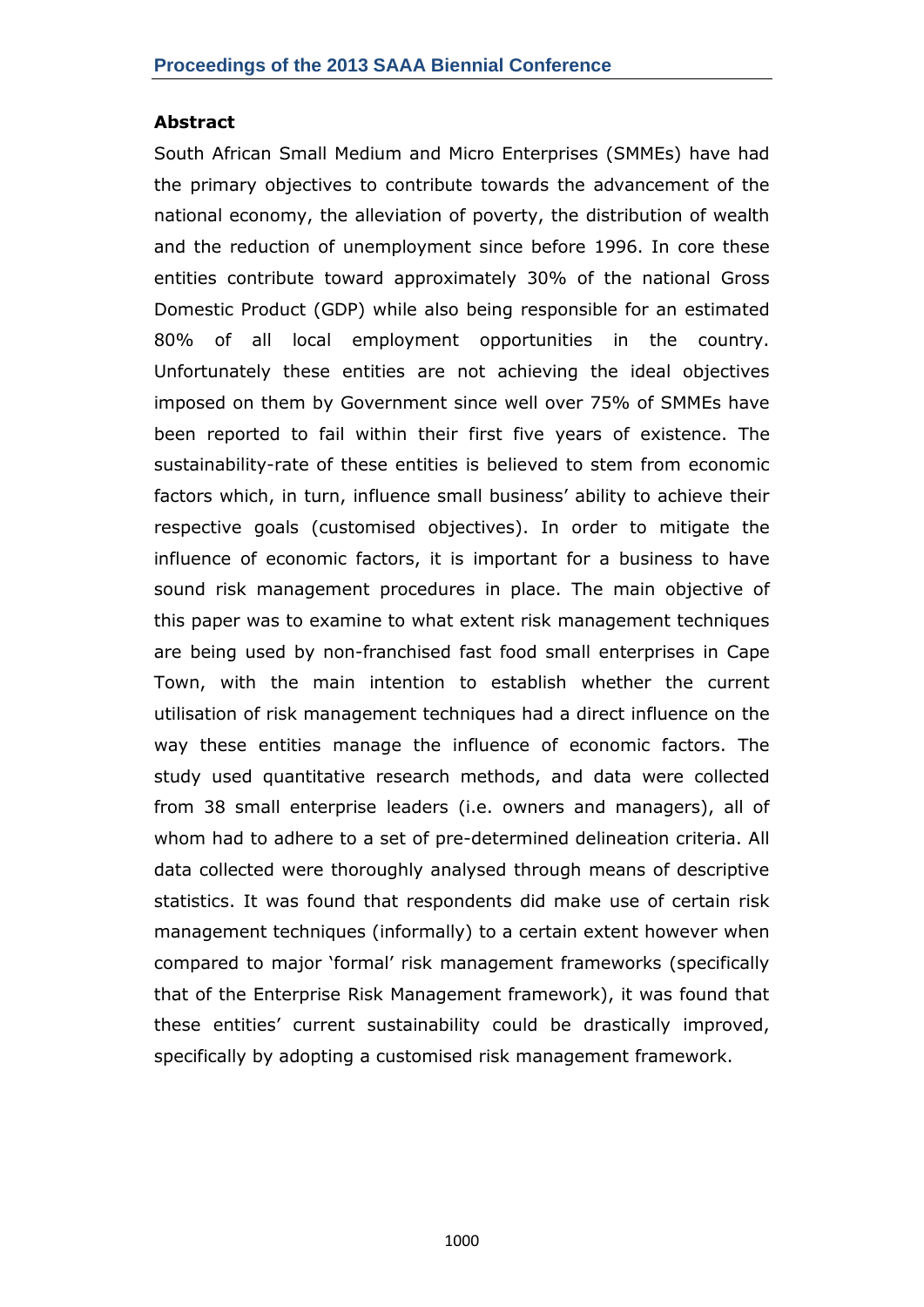# **The need for a customised risk management framework for small enterprises**

### **Abstract**

South African Small Medium and Micro Enterprises (SMMEs) have had the primary objectives to contribute towards the advancement of the national economy, the alleviation of poverty, the distribution of wealth and the reduction of unemployment since before 1996. In core these entities contribute toward approximately 30% of the national Gross Domestic Product (GDP) while also being responsible for an estimated 80% of all local employment opportunities in the country. Unfortunately these entities are not achieving the ideal objectives imposed on them by Government since well over 75% of SMMEs have been reported to fail within their first five years of existence. The sustainability-rate of these entities is believed to stem from economic factors which, in turn, influence small business' ability to achieve their respective goals (customised objectives). In order to mitigate the influence of economic factors, it is important for a business to have sound risk management procedures in place. The main objective of this paper was to examine to what extent risk management techniques are being used by non-franchised fast food small enterprises in Cape Town, with the main intention to establish whether the current utilisation of risk management techniques had a direct influence on the way these entities manage the influence of economic factors. The study used quantitative research methods, and data were collected from 38 small enterprise leaders (i.e. owners and managers), all of whom had to adhere to a set of pre-determined delineation criteria. All data collected were thoroughly analysed through means of descriptive statistics. It was found that respondents did make use of certain risk management techniques (informally) to a certain extent however when compared to major ‗formal' risk management frameworks (specifically that of the Enterprise Risk Management framework), it was found that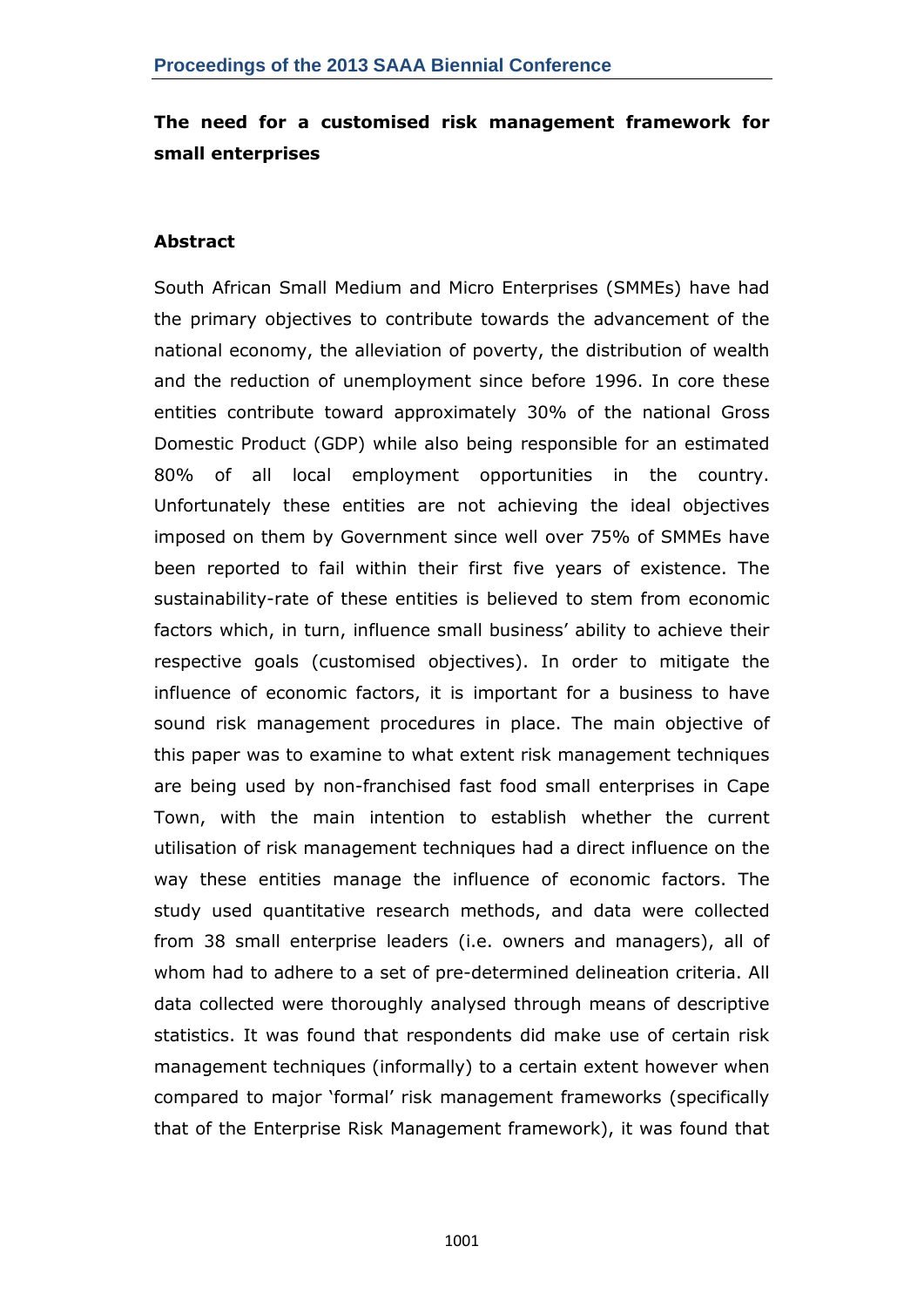these entities' current sustainability could be drastically improved, specifically by adopting a customised risk management framework.

#### **Keywords**

Small enterprises, micro enterprises, non-franchised, fast food, risk management, risk management techniques, sustainability

## **1 Introduction**

The South African National Small Business Act No. 102 of 1996 defines a small business entity as a "distinct business entity managed by one or more owner(s) and can be classified, in terms of their size as micro, very small, small or medium" (South Africa, 1996). These entities have been imposed, by Government, with the main responsibilities to alleviate poverty, to reduce unemployment-levels, to evenly distribute wealth across South Africa and to boost the national economy as a whole (Mabesele, 2009). Levine (2008) mentions that small businesses are generally seen as 'mechanisms' to help narrow the gap between the rich and the poor: simultaneously mitigating the 'backlog' of the previously disadvantaged.

The true power of small businesses is believe to lie in their high labour absorption capacity as these entities roughly account for between 60% and 70% of the total employment in developing countries (World Bank, 2005). Prior research has shown that unfortunately most of these businesses are not sustainable. According to Van Eeden *et al*. (2003) between 70% and 80% of South African small businesses fail within their first 3 years of existence while Biyase (2009) claims that approximately 10 000 of these entities fail on a monthly basis.

The weak sustainability-rate of these entities has been blamed on economic factors, namely that of macro economic factors (factors over which small enterprise leaders have little/no control over) and micro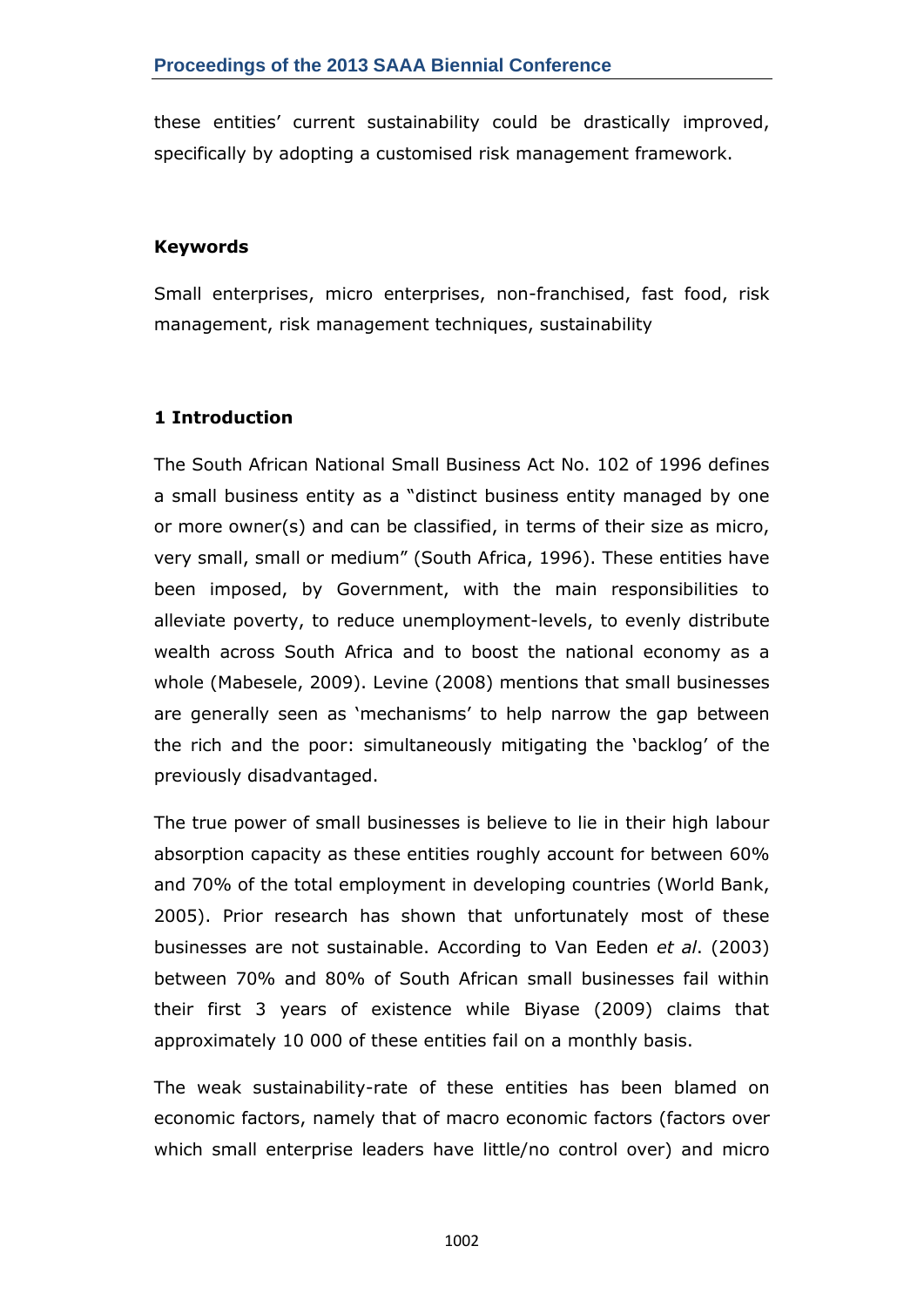economic factors (factors over which small business leaders have some/material control over). It is of great significance to note that though economic factors have a definite impact on any business, the adverse effect of these respective factors can be minimised through means of adequate management skills.

Unfortunately, according to Everett and Watson (1998), small businesses leaders lack management skills to a great extent. Frandsen and College (2006) characterises the term 'management' in terms of the following activities:

- $\triangleright$  Planning activities (preparing for future events),
- $\triangleright$  leading activities (directing of management, staff and customers),
- $\triangleright$  organising activities (arranging of all components within a business), and
- $\triangleright$  controlling activities (assurance of adequate business processes).

Each activity plays a paramount role in the overall management of a business. Furthermore each activity holds potential areas of (inherent) risk if one or more activity is neglected by business leaders (Coetzee, et al., 2012). A risk is defined by Manu (2005) as "a chance of something happening, which will have an impact on the objectives of an organisation". Hence, in order to provide reasonable assurance that all forms of risk are kept under control, and that these risks do not impede on the achievement of a business' customised objectives, the concept of risk management needs to be taken into consideration.

Smit and Watkins (2012) define the concept of risk management as "the core principle that entrepreneurs and/or management of businesses should focus on as recognising future uncertainty is the first step to ensure business sustainability". In essence risk management should see to that all identified potential risks are not realised. Depending on the severity of the identified risks (risk assessment), the latter is generally done by means of the following methods:

 $\triangleright$  Tolerating risks (live with it),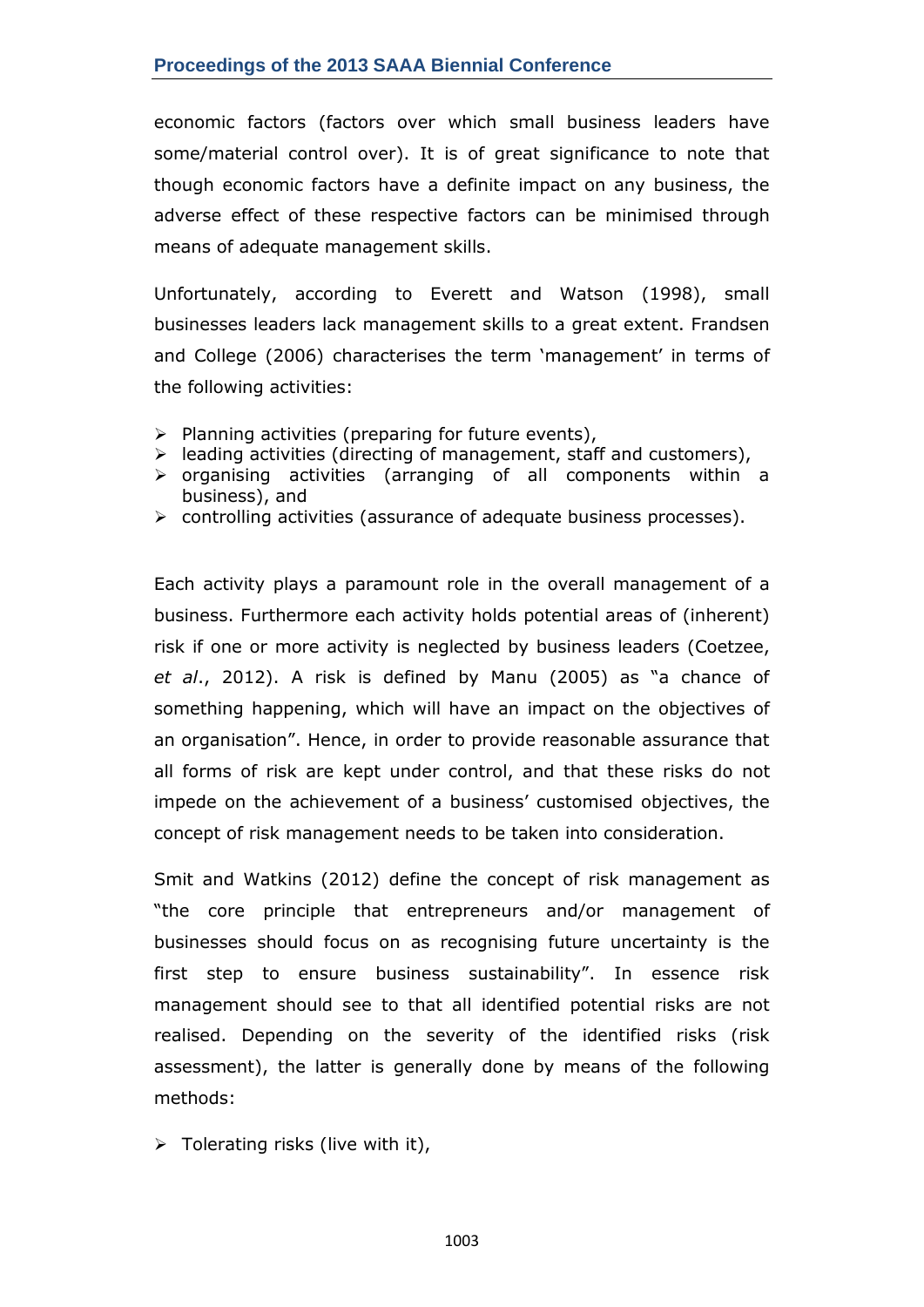- $\triangleright$  mitigating risks (put relevant internal controls in place),
- $\triangleright$  sharing risks (obtain insurance to ensure assurance), and
- $\triangleright$  avoiding risks (get rid of the identified risk).

According to Sander (2011) the primary function of risk management is to contribute to the achievement of an organisation's overall business objectives, as defined by the leader(s) of the business. Hence if sound risk management techniques are in place it should, in turn, not only reduce potential risks from realising, but it should also assist a business in achieving its respective pre-determined goals as a whole – ultimately fortifying its sustainability.

From the above the authors formulated the perception (research problem) that small enterprises are not sustainable due to the nonutilisation of risk management techniques. The primary aim of this study (stemming from the research problem) was to determine to what extent small enterprises make use of risk management techniques.

The research paper is structured as follows: Section 1 provides an introduction to the study while Section 2 provides a brief overview of existing literature on the topic. Section 3 discusses the research methods deployed, while Section 4 contains all findings made, along with relevant discussions around the findings. Lastly conclusions are made based on the study in Section 5, along with relevant recommendations.

### **2 Literature review**

The literature review on this research study is expanded upon under following headings: small enterprise overview, the economic landscape of South Africa and risk management.

### **2.1 Small enterprise overview**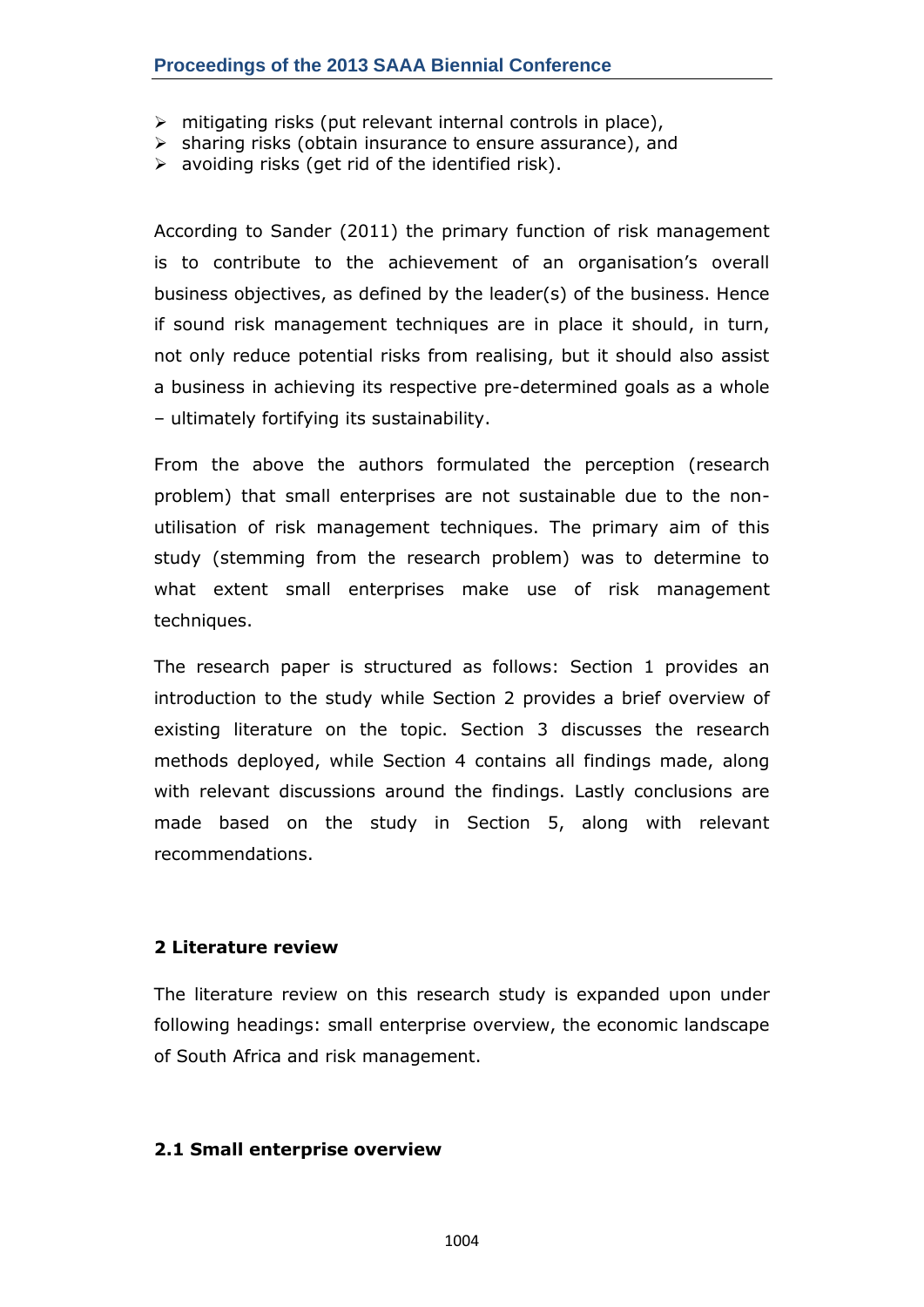Fatoki and Smit (2011) express the view that although small business enterprises have been promoted for well over 20 years in South Africa; aided by formal legislation (i.e. Small Business Act No. 102 of 1996, Small Business Amendment Act No. 26 of 2003) and Government supporting agencies (e.g. Khula, National Empowerment Corporation, etc.). Albeit the above, Government's afore-mentioned ideal objectives for these entities are unfortunately not being met with great success as an estimated 75% of small enterprises have had to 'close shop' within a period of 42 months after opening.

The best measurement instrument to use to validate the view of Fatoki and Smit (2011) is that of the unemployment-rate (as this is one of the objectives of small enterprises which can be measured easily), as provided by Statistics South Africa (2012). The unemployment-rates for 2004 up to 2012 are evident in Table 1 below.

|      | <b>Estimated</b> | <b>Unemployment</b> | <b>Estimated</b> | <b>Estimated</b>   |
|------|------------------|---------------------|------------------|--------------------|
| Year |                  |                     | unemployed       | absorbed of labour |
|      | population       | rate $(\% )$        | people           | by SMMEs*          |
|      |                  |                     |                  |                    |
| 2004 | 42.7 million     | 26.2                | 11.1 million     | 20.5 million       |
| 2005 | 44.3 million     | 26.6                | 11.7 million     | 21.1 million       |
| 2006 | 44.1 million     | 25.5                | 11.2 million     | 21.3 million       |
| 2007 | 43.9 million     | 24.3                | 10.6 million     | 21.6 million       |
| 2008 | 48.7 million     | 22.9                | 11.1 million     | 23.9 million       |
| 2009 | 49.0 million     | 24                  | 11.7 million     | 24.2 million       |
| 2010 | 49.3 million     | 25                  | 12.3 million     | 24.0 million       |
| 2011 | 49.9 million     | 25                  | 12.4 million     | 24.3 million       |
| 2012 | 50.5 million     | 24.9                | 12.5 million     | 24.7 million       |

**Table 1**: The unemployment statistics of South Africa 2004-2012 (**Source**: Statistics South Africa, 2012; Swart, 2011)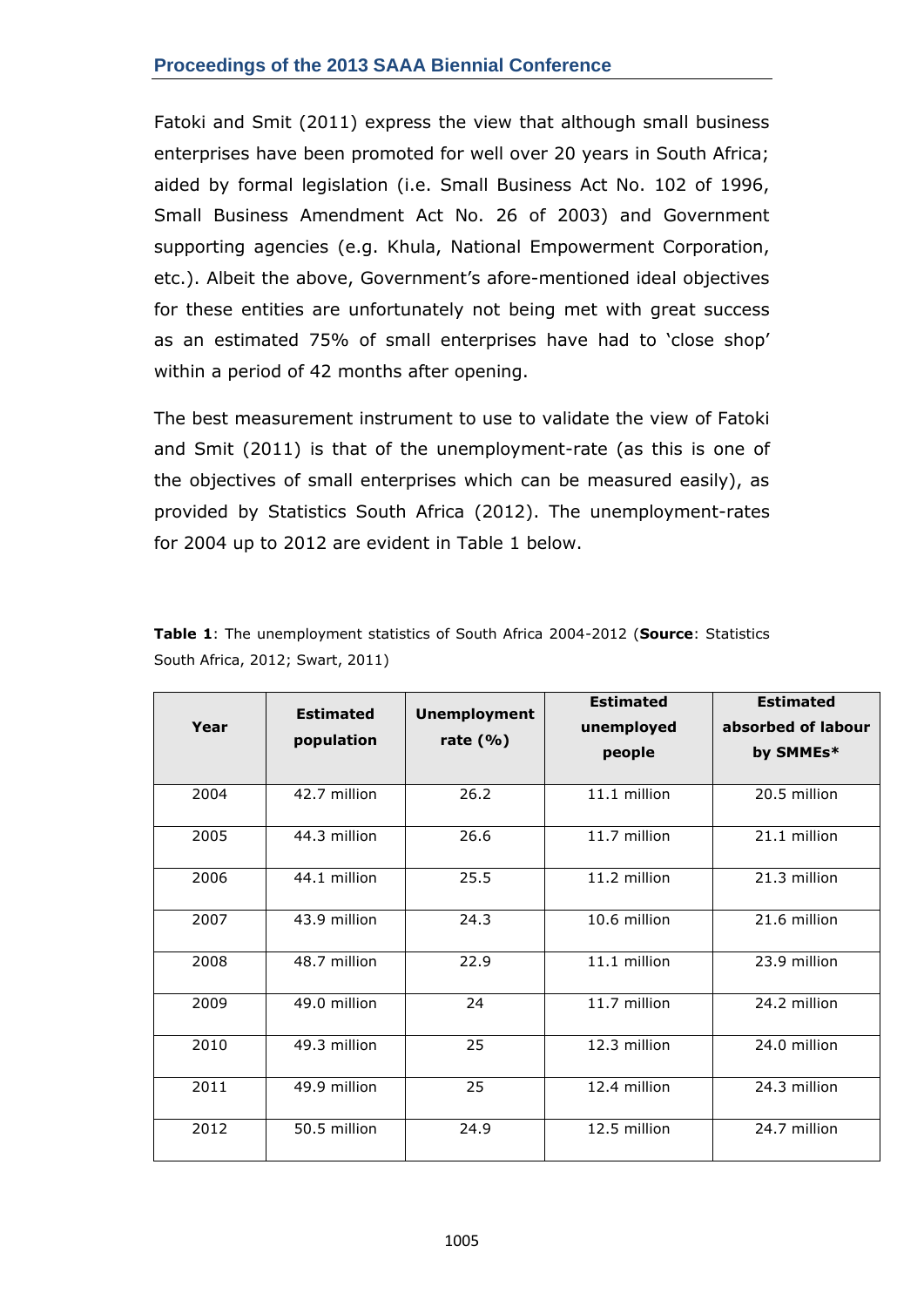From the above the analogy can be drawn that though the unemployment-rate (in terms of percentage points) has improved to some extent, the number of people that are left unemployed has been increasing gradually from 2007 to 2012. More disconcerting is the number of people that small businesses have absorbed in the form of labour since 2004, based on the statistic provided by the World Bank (2005). This statistic alone indicates how critical small enterprises are to the economy of South Africa. All in all, it is fair to say that the unemployment rate (one of the main objectives of small enterprises to reduce) has not decreased to a large extent since that of 2007.

Due to the fact that the decrease of the unemployment rate is only one of the predetermined objectives of small enterprises, it makes clear sense that the remaining objectives (boosting of the national economy, equal distribution of wealth and the decrease of poverty) also need to be evaluated fairly. To do this, it is important to take a look at the economic landscape of South Africa.

### **2.2 The economic landscape of South Africa**

As mentioned previously, the dismal sustainability-rate of small enterprises can be attributed to economic factors, namely that of macro economic factors and micro economic factors. The term 'macro economics' refers to the economy of a whole country which is made up of a combination of consumers, investors, producers, Government and financial organisations, whereas 'micro economics' is deemed as a collection and study of the behavior of small economic units (e.g. consumers and businesses) within a specific country (Gerber, *et al.*, 2007).

The major macro economic factors, which are believed to adversely influence small business sustainability, include, but do not limit to: inflation, red tape, supply and demand of commodities, interest rates,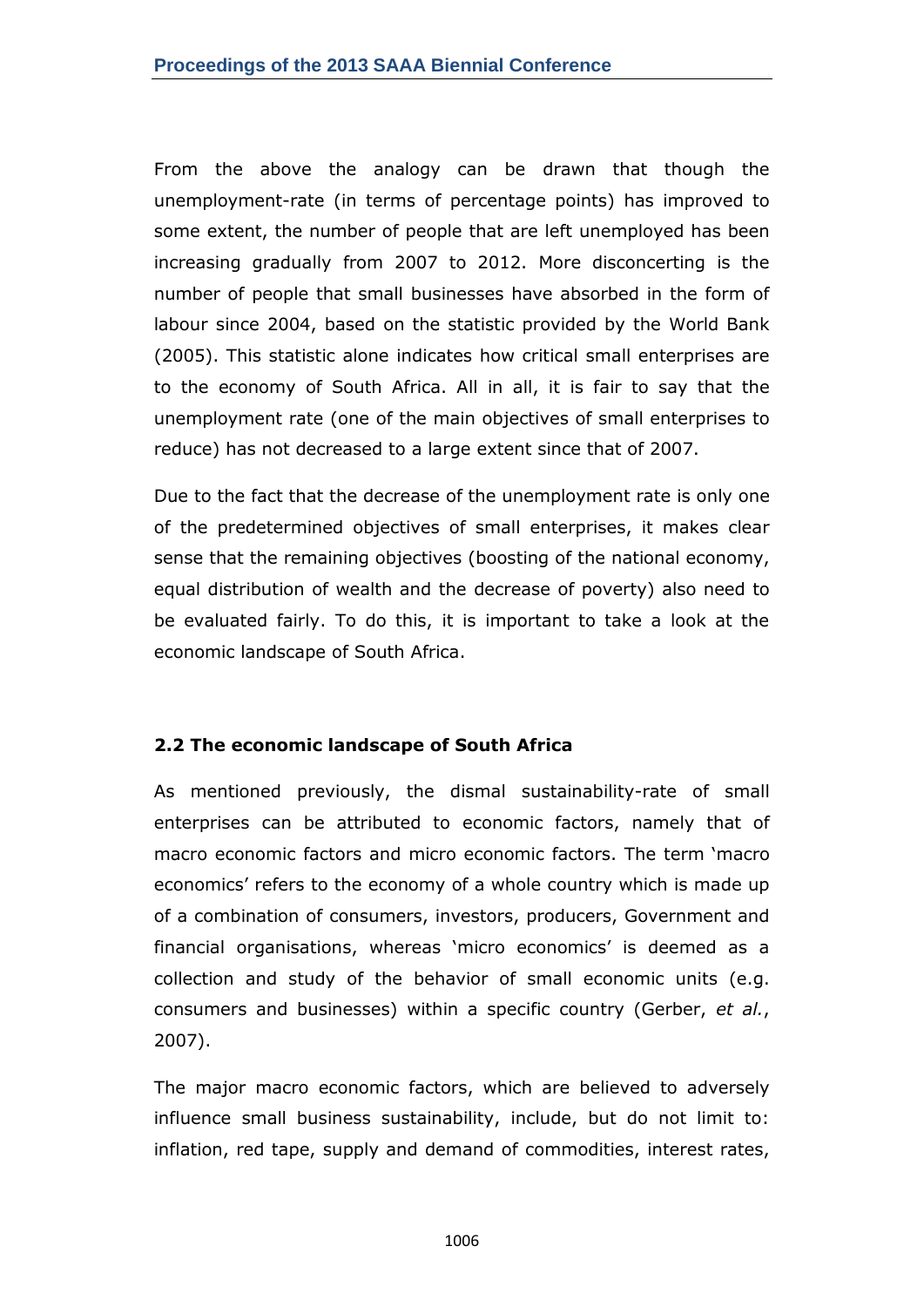#### **Proceedings of the 2013 SAAA Biennial Conference**

unemployment, competition, lack of working capital and power (electricity) outages. In turn, the major micro economic factors, that are believed to influence small business sustainability adversely, include the lack of leadership skills, lack of funding and the lack of scarce skills, just to mention but a few (Trading economics, 2012a; Trading economics, 2012b; ASA, 2006; Layman, 2012; Burda & Wyplosz, 2003; Mohr & Fourie, 2004 and Mbonyane, 2006).

Rankhumise and Tshabalala (2011) raise the point that small enterprises are more vulnerable to changes in the economic environment as opposed to their larger counterparts. For this very reason, along with measuring the achievement of the remaining objectives of small enterprises (see Paragraph 2.1) it is of great importance to evaluate the current economic landscape of South Africa.

Rogerson (1999) avers that South Africa is regarded as a developing country, mainly due to the fact that during the closing years of Apartheid, the previous Government (at that time) were not as much concerned with issues such as economic development and poverty alleviation as in terms of the current Government (at present time). From the above it is no surprise as the current economic landscape, of South Africa, is regarded as 'quite uncertain'. The latter is supported by research conducted by Adeniran and Johnston (2012) who aver that South African small enterprises have limited capabilities and are adversely affected by competitive forces of micro economic factors. Albeit the fact that small enterprises were promoted prior to 1996, Fatoki and Smit (2011) are of the opinion that the small business sustainability-rate, in South Africa, is still at an all time low when compared to the sustainability-rates of other small enterprises in a global dispensation.

In order to fairly evaluate the economic landscape of South Africa, the authors decided to make use of specific measurement instruments. The rationale behind choosing these measurement instruments were

1007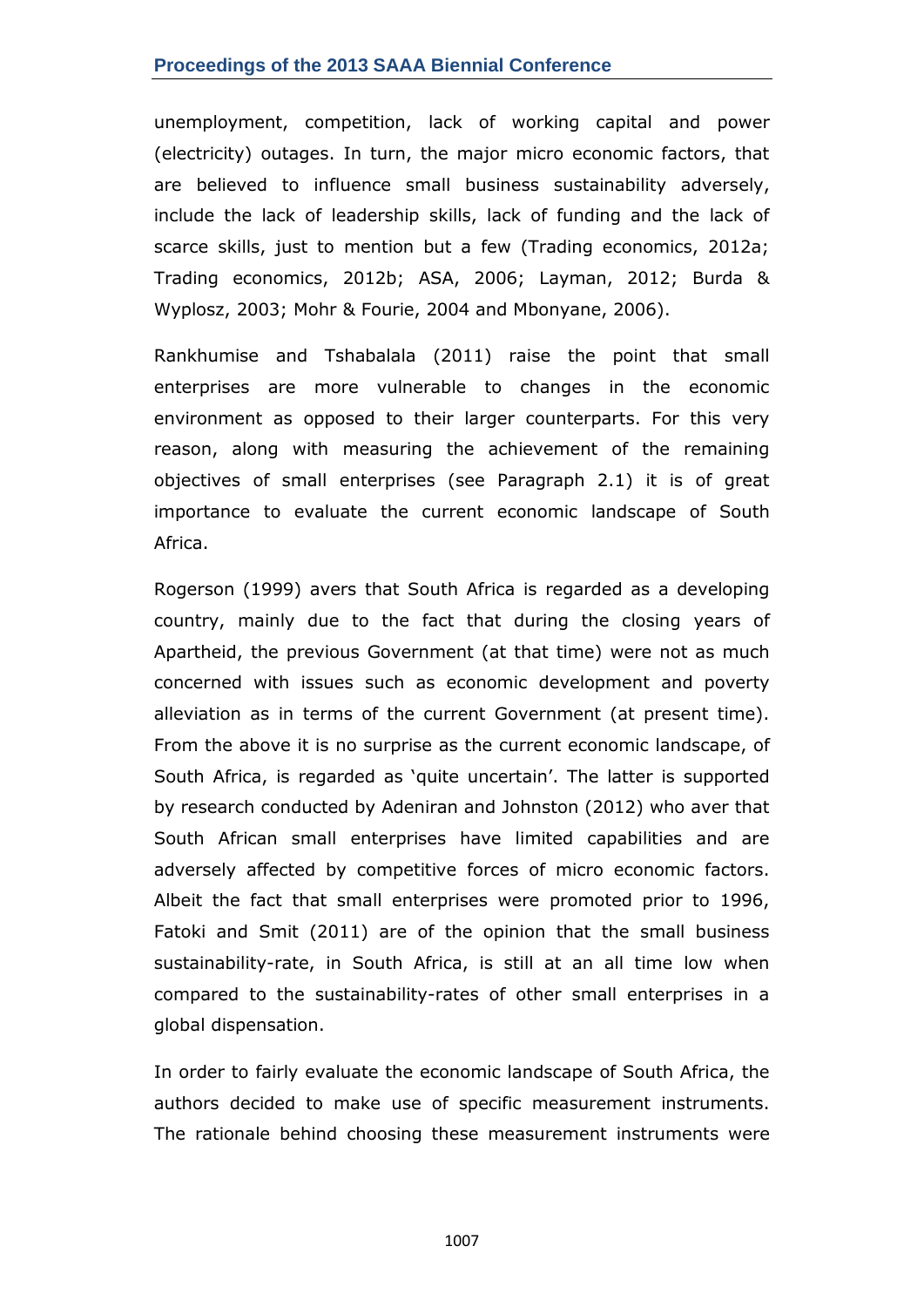that they would provide the authors with better insight in terms of the 'poverty gap', the overall development of the country and the growth rate of the country among other. These measurement instruments pertained to the following:

- **Gini-index:** A summary statistic that measures how equitably a resource (quantity) is distributed in a population (N); specifically that of income. In essence, when this statistic is calculated it ranges between 0 - an indication of absolute equality - and 100 an indication of absolute inequality (Farris, 2010)
- **Human Development Index (HDI):** A measuring instrument which incorporates life expectancy, literacy, number of years of education and modified measures of income in order to determine how well citizens, within a specific country, is developed. Essentially, upon this calculation, a score can range between 0 (an indication of absolute no development) and 1 (an indication of absolute total development) (Ranis, *et al*., 2006).
- **Inflation rate:** The continuous and substantial increase in the cost of goods and/or services, offered in a specific country, in general. In quintessence the inflation rate can be defined as the cost of living in a specific country (Mohr and Fourie, 2004)
- **Entrepreneurial activity:** The process whereby an entrepreneur starts (and continues) with the development of their entrepreneurial nature. In essence entrepreneurial activity is recognised from the when an entrepreneur starts to develop himself and/or herself as an entrepreneur, while simultaneously being actively involved in entrepreneurial activities, i.e. by discovering and developing innovative opportunities for future markets (Kunkel, 2001).

The data for the above respected measuring instruments are collaborated in Table 2 below for the years of 2009, 2010 and 2011.

**Table 2**: The economic landscape of South Africa (**Source**: Indexmundi, 2011)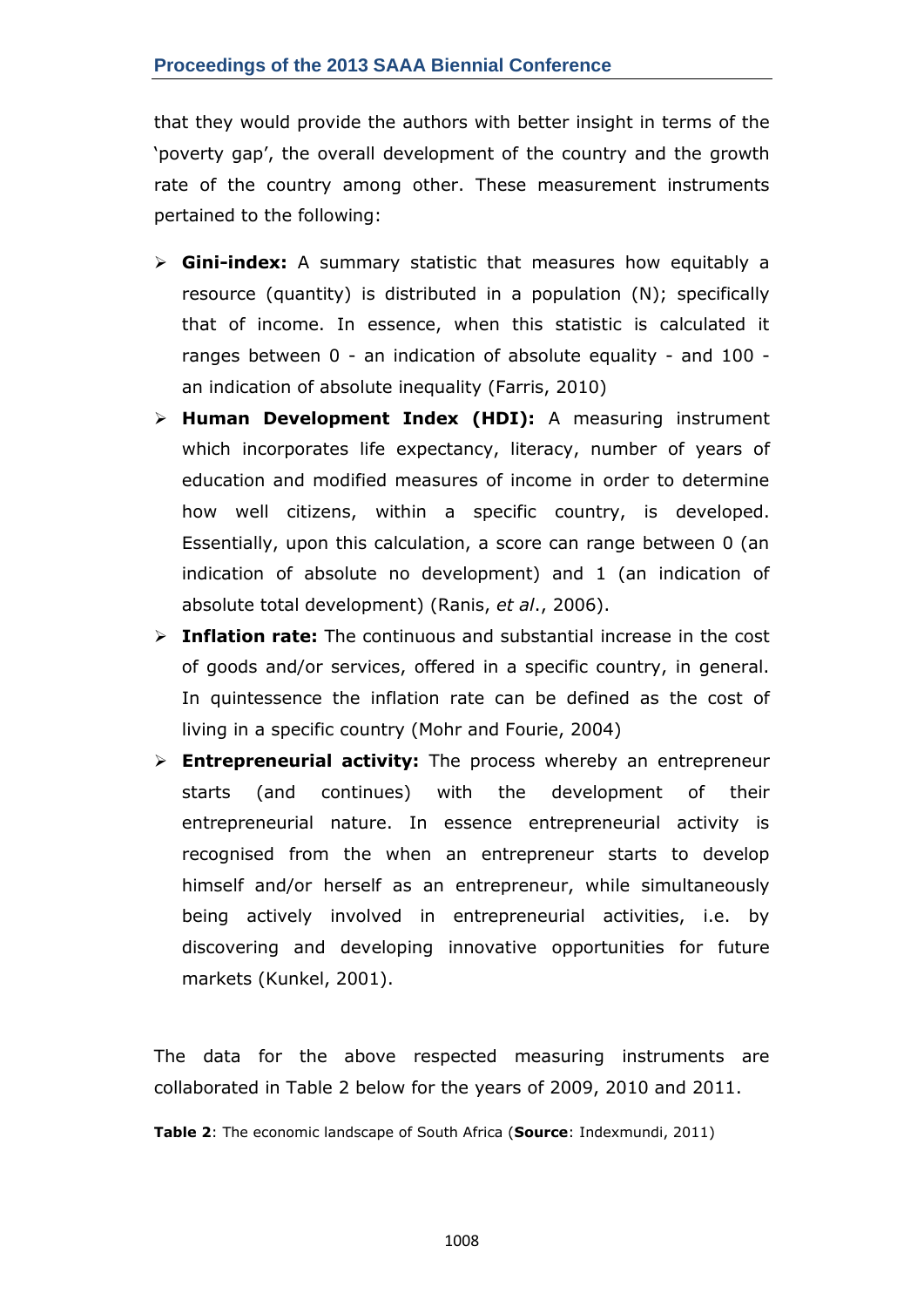| <b>Measuring</b><br>instrument | 2009             | 2010                      | 2011                      |
|--------------------------------|------------------|---------------------------|---------------------------|
| Gini-index                     | 63               | 64                        | 67                        |
| <b>HDI</b>                     | $0.68(129^{th})$ | 0.619(123 <sup>rd</sup> ) | 0.629(122 <sup>nd</sup> ) |
| Inflation rate                 | 7.1%             | 4.3%                      | 6.4%                      |
| Entrepreneurial<br>activity    | 5.9%             | 8.9%                      | 9.1%                      |

Based on the Gini-index, it is clear that wealth was not evenly distributed across South Africa since 2009, especially when taking the GDP per capita into consideration (the amount of money a person aught to have when all income earned in the country is distributed evenly). The estimated GDP per capita (as at 2011) was US\$11,100; which translates roughly to over R112 064.49 $44$ .

The HDI reveals that South Africa can be regarded as 'below average' in terms of the average development per citizen. During 2010 South Africa ranked 129th out of 187 participating countries, and during 2011 the country increased its overall ranking to 123rd of 187 participating countries in terms of overall human development. From the HDI-figures above it is evident that South Africa is fairly set in its ways as a developing country, making slow progress towards becoming a developed country.

Also the inflation rate in South Africa greatly decreased by 2.8 percentile points from 2009 to 2010 translating to an estimated 39% decrease in the general cost of living in South Africa as a whole. Between 2010 and 2011, inflation shot up by 2.1 percentile points; translating to an approximate additional 48.84% increase in the cost of living.

 $\ddot{\phantom{a}}$ <sup>44</sup> The conversion rate of 1US\$ amounted to R10.10 on 31 May 2013.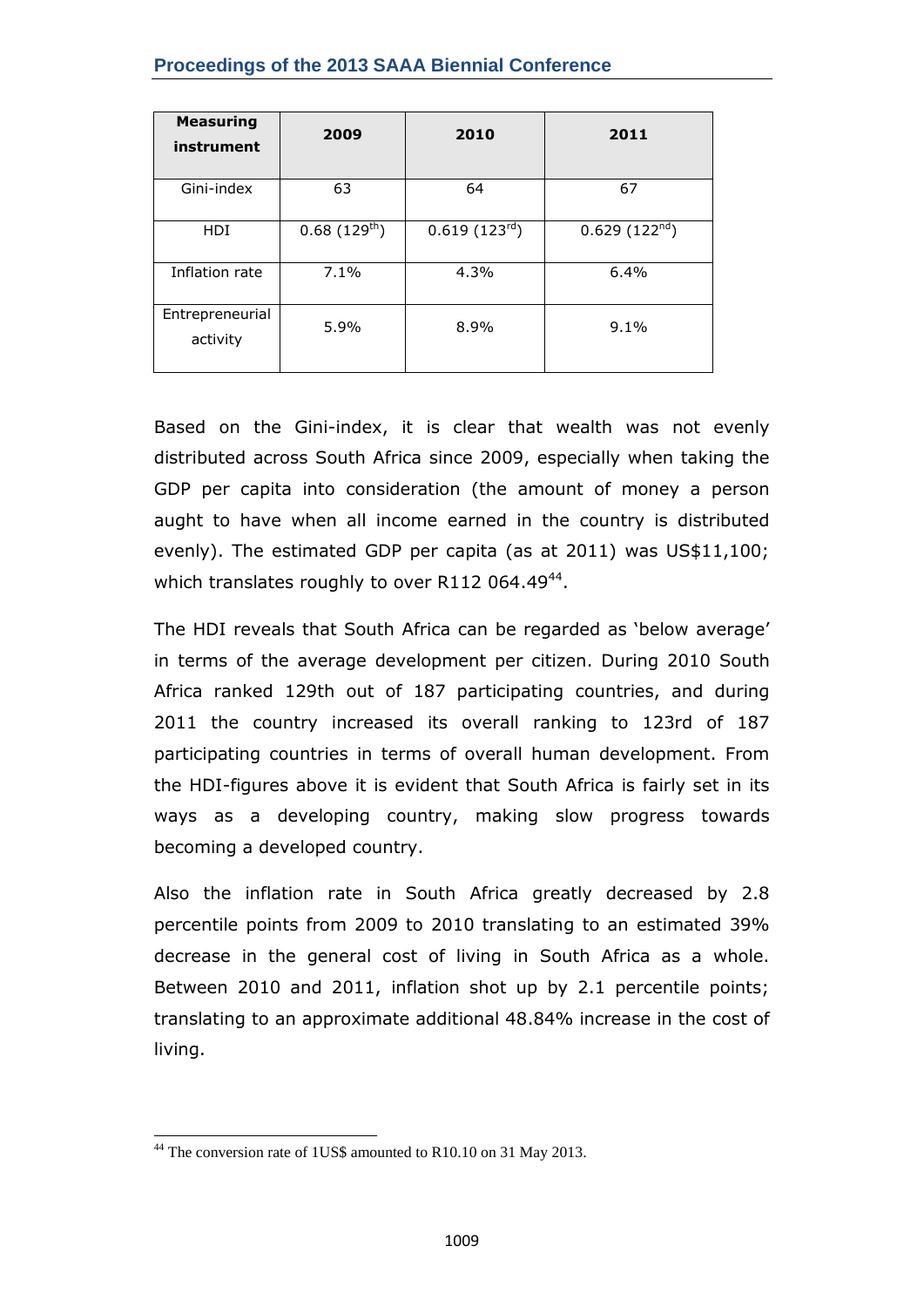### **Proceedings of the 2013 SAAA Biennial Conference**

Notwithstanding the above, entrepreneurial activity rose by 3 percentile points between 2009 and 2010. This dispensation can be better described by the fact that the total number of entrepreneurial businesses increased from 2,894,097 (in 2009) to 4,370,711 (in 2010). A possible reason for this 'spike' is due to the global financial crisis between 2009 and 2010 where well over 500 000 South African citizens lost their jobs, which resulted in them, along with their dependents, to find other means of making a living (Steyn, 2010). Unfortunately the average life expectancy of these entities has still not yet improved as majority still fail within their first year of existence.

Despite the adverse effects on the global recession, and taking everything above into consideration, the analogy can be drawn that the 'economic landscape' of South Africa, as at 2011, was 'fairly average'.

#### **2.3 Risk management**

If a business leader fails to manage his/her respective business effectively, it can lead to the realisation of potential risks. The latter can have a severe impact on business sustainability, which is why risk management is of paramount importance to any business.

The term 'risk management' is defined as the identification of actual and potential areas of risks, whereafter it is evaluated with the main intention to eliminate and/or mitigate it as soon as possible after it has been identified. (Smit, 2012). Hillson (2009) states that the main outcome of risk management should be to mitigate the number of potential threats which may materialise into 'problems' which, in turn, could have an adverse affect on business sustainability.

Before one can manage any form of risk, it needs to be identified and assessed as the management of the specific risk will depend on the severity thereof (Coetzee, *et al*., 2012). This is best done by means of a risk matrix (depicted in Figure 1 below).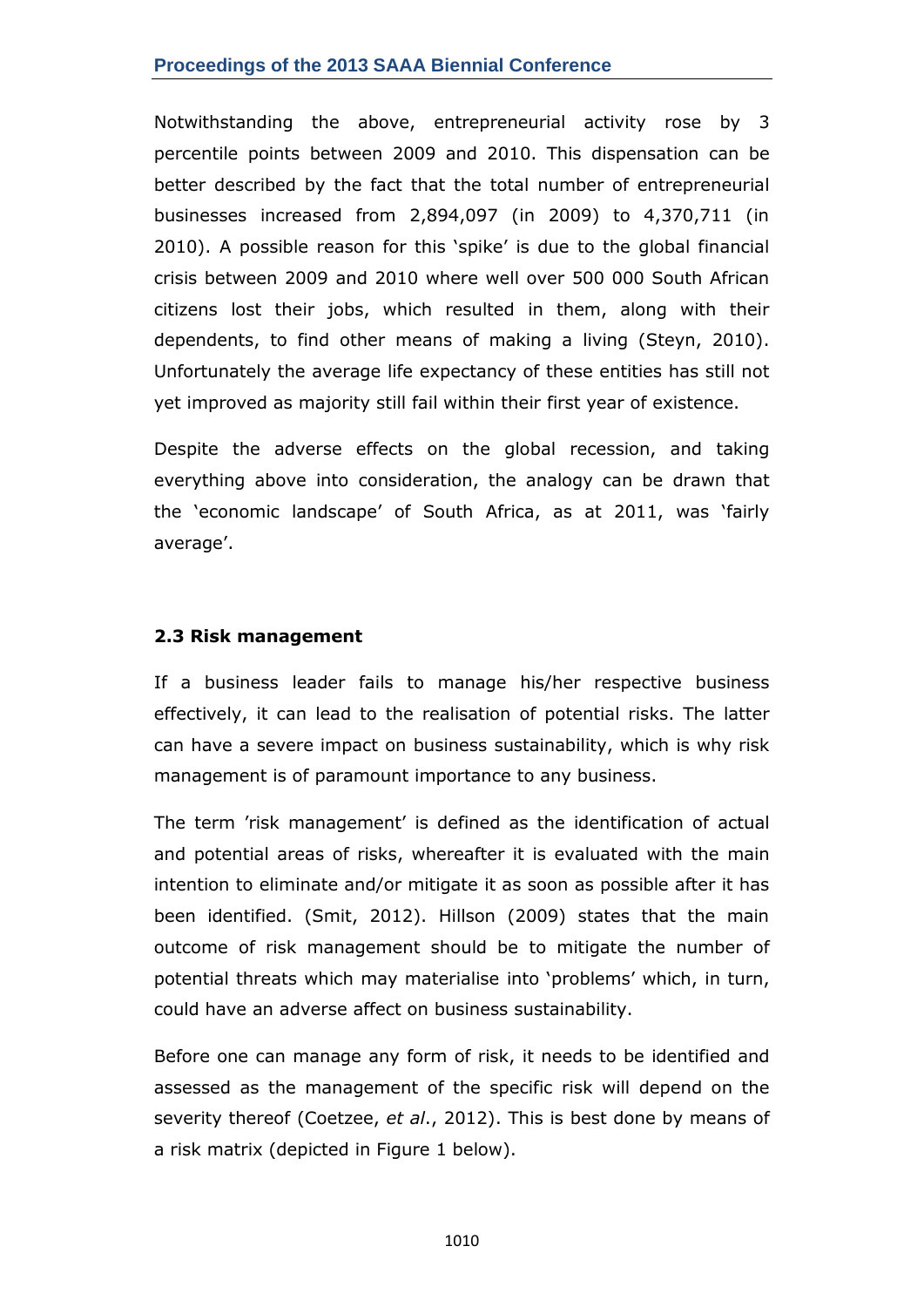

**Figure 1**: An example of a risk matrix

Risks are to be assessed in terms of their probability of realising (likelihood of happening) and their potential impact (influence) on the business as a whole. In core, risks should be assessed as an event which may cause: potentially very little damage (low probability; low impact) potentially small damage (high probability; low impact), potentially medium damage (high probability; low impact) and potentially large damage (high probability; high impact).

In core, various frameworks of risk management exist which can be used to manage all forms of risk in any organisation. As these frameworks are 'static' in nature Watt (2007) raises the opinion that small enterprise leaders should take the following into consideration when their 'appropriate' risk management system is chosen:

- $\triangleright$  Establishing the risk strategy (how will identified risks be treated).
- $\triangleright$  Determining the risk appetite (how much does management enjoy risk).
- $\triangleright$  Identification and assessment of risk(s).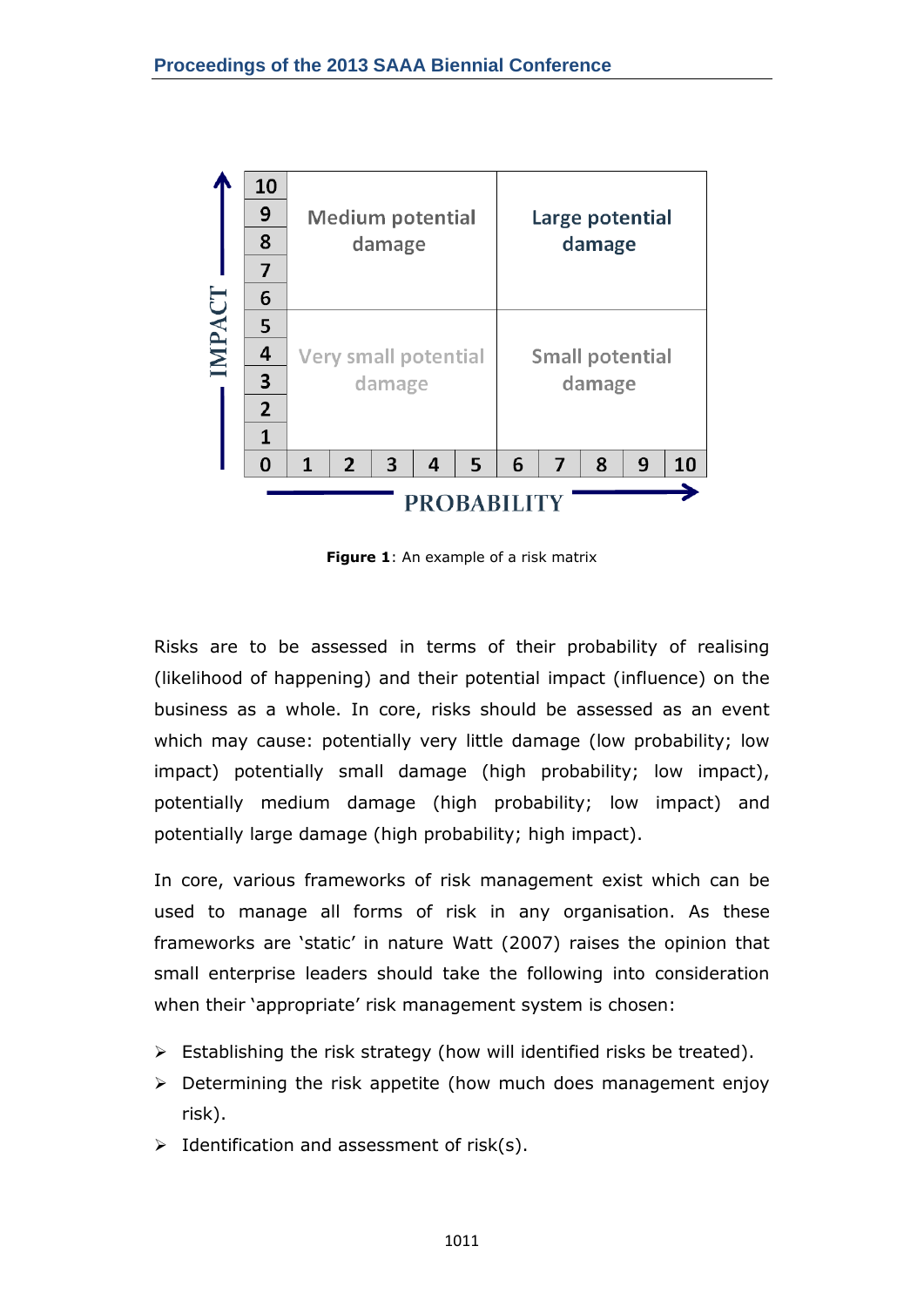$\triangleright$  Prioritising and managing risk(s).

Specifically for this study the authors paid close attention to the Enterprise Risk Management (ERM) framework, as it was deemed as the most used formal risk management framework (in terms of its risk management techniques) which was deployed throughout large organisations in all sectors of the South African economy. COSO (2004) defines ERM as follows:

―Enterprise risk management is a process that is affected by an entity's … management … [and] applied in a strategic setting throughout an enterprise, designed to identify potential events that may affect the entity, and manage risk to be within its risk appetite, to provide reasonable assurance regarding the achievement of entity objectives".

Specifically COSO (2004) states that the objectives which the ERM framework places focus on achieving relate to the following:

- $\triangleright$  Strategic objectives (aligned with a business' supporting its mission),
- Operational objectives (in line with the effective and efficient use of a business' resources).
- $\triangleright$  Reporting objectives (the reliability of reporting).
- $\triangleright$  Compliance objectives (compliance with applicable laws and regulations).

Havenga (2006) explains that the following benefits may stem from making adequate use of the ERM framework as a dedicated risk management system:

- $\triangleright$  Help with the overall compliance of laws and regulations.
- $\triangleright$  Help with the identification and management of multiple and crossenterprise risks.
- $\triangleright$  Provides a broader understanding of risks affecting a business.
- $\triangleright$  Provides recognition of risks throughout the business by better communication.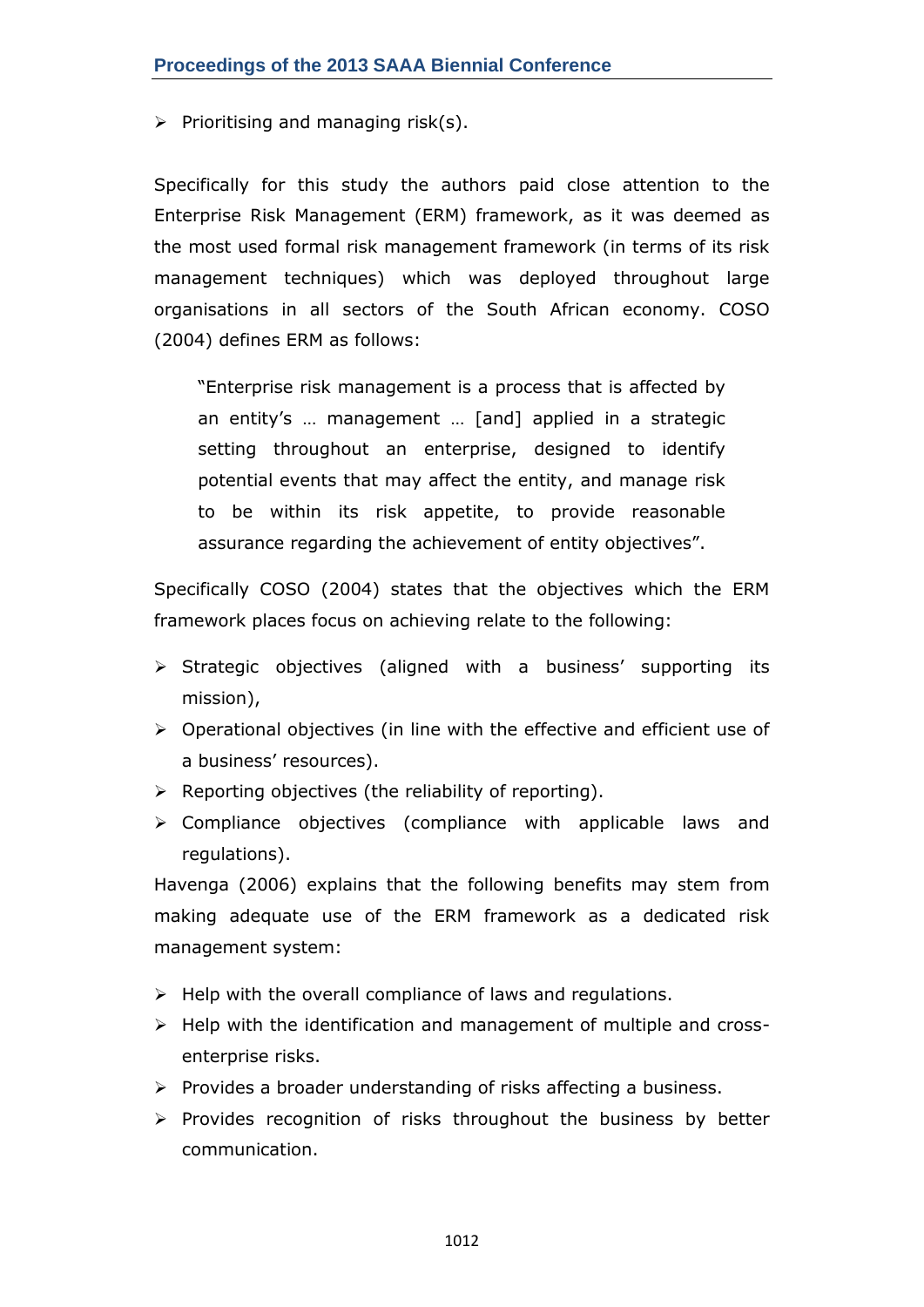$\triangleright$  Helps reduce possible financial losses.

Interestingly enough Smit (2012) suggests that a customisable risk management approach (SME Risk Architecture model) is best for small business leaders to follow as each business greatly differs from another (depicted in Figure 2 below).



**Figure 2**: The SME Risk Architecture model (Smit, 2012)

As illustrated above, the customised risk management approach suggested takes place over 3 phases, namely:

- > Phase 1: Risk consciousness (internal influences, external influences, combined influences)
- $\triangleright$  Phase 2: Risk management processes (Risk context and strategy, risk decisions, communication and monitoring, reviewing and continuous improvement)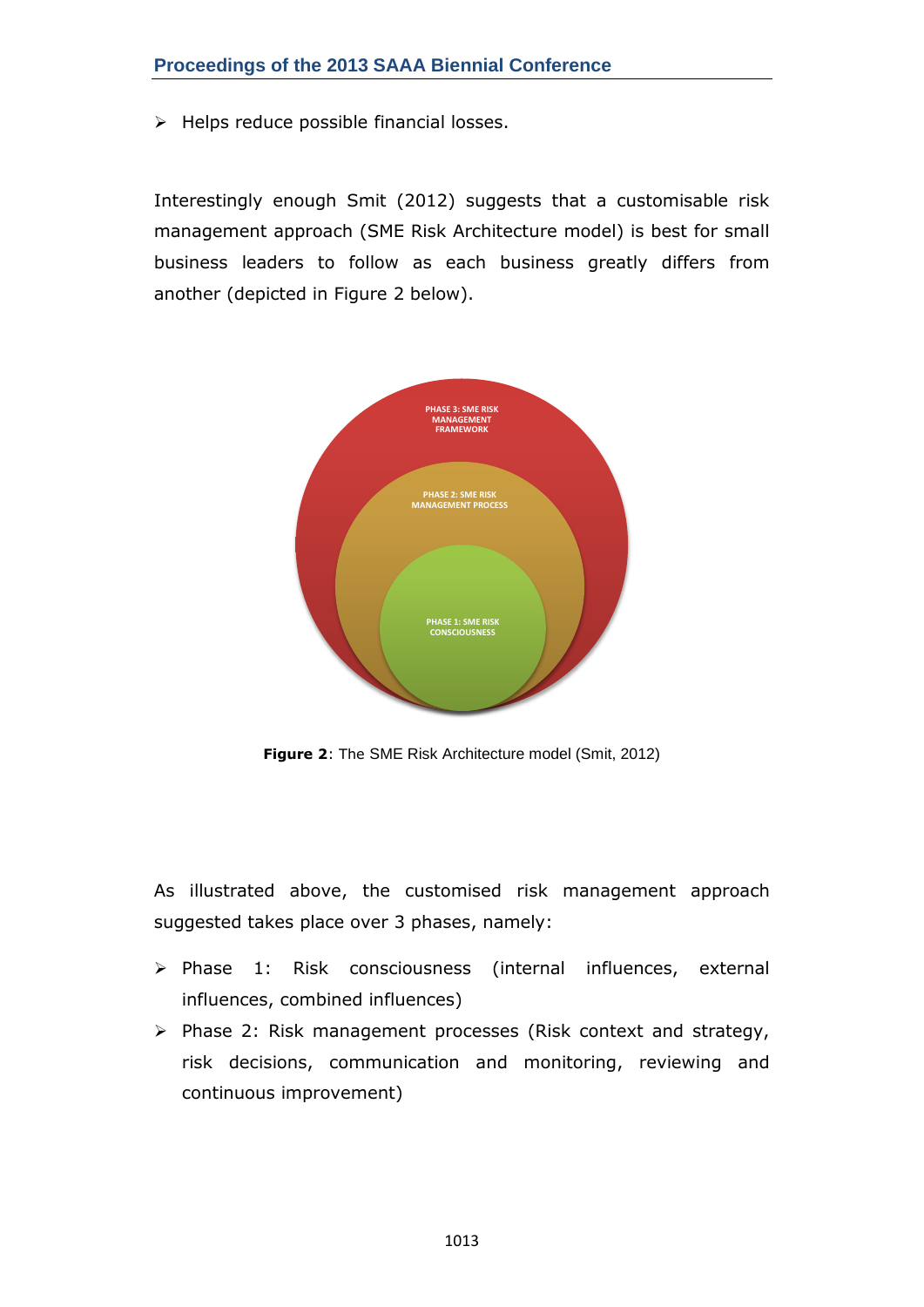$\triangleright$  Phase 3: Risk management framework (Planning, implementation, results and measurement)

It is critical to note that not all risks can ever be managed 100%. Smit's (2012) point of view is reiterated by Raghavan (2005) when mentioning that small enterprises need more than just a robust (and one-size-fits-all) risk management system in place, as they might not have the 'resources' to manage, mitigate and/or control identified and unidentified risks. Albeit the fact that risk management will not necessarily quarantee a business 'freedom' from all forms of risk, it is still regarded as critical to an organisation's overall sustainability. In essence, risk management should combat risks, which can potentially realise, with the assistance of available resources a business has to combat it (Watt and Reuvid, 2007).

### **3 Research methods**

Collis and Hussey (2009) state that a research study's design can be classified by means of the purpose of the research (predictive research, analytical research, descriptive research and exploratory research), the process of the research (quantitative research and qualitative research), the logic of the research (deductive reasoning and inductive reasoning), and the outcome of the research (basic research and applied research). For this research study the following was evident in terms of its design:

 **Purpose**: This research was regarded as descriptive research as the main intention of this research study was to describe a certain problem at hand (i.e. non-franchised fast food small businesses and micro businesses were perceived not to make adequate use of risk management techniques), while providing recommendations to help mitigate and/or possibly solve it.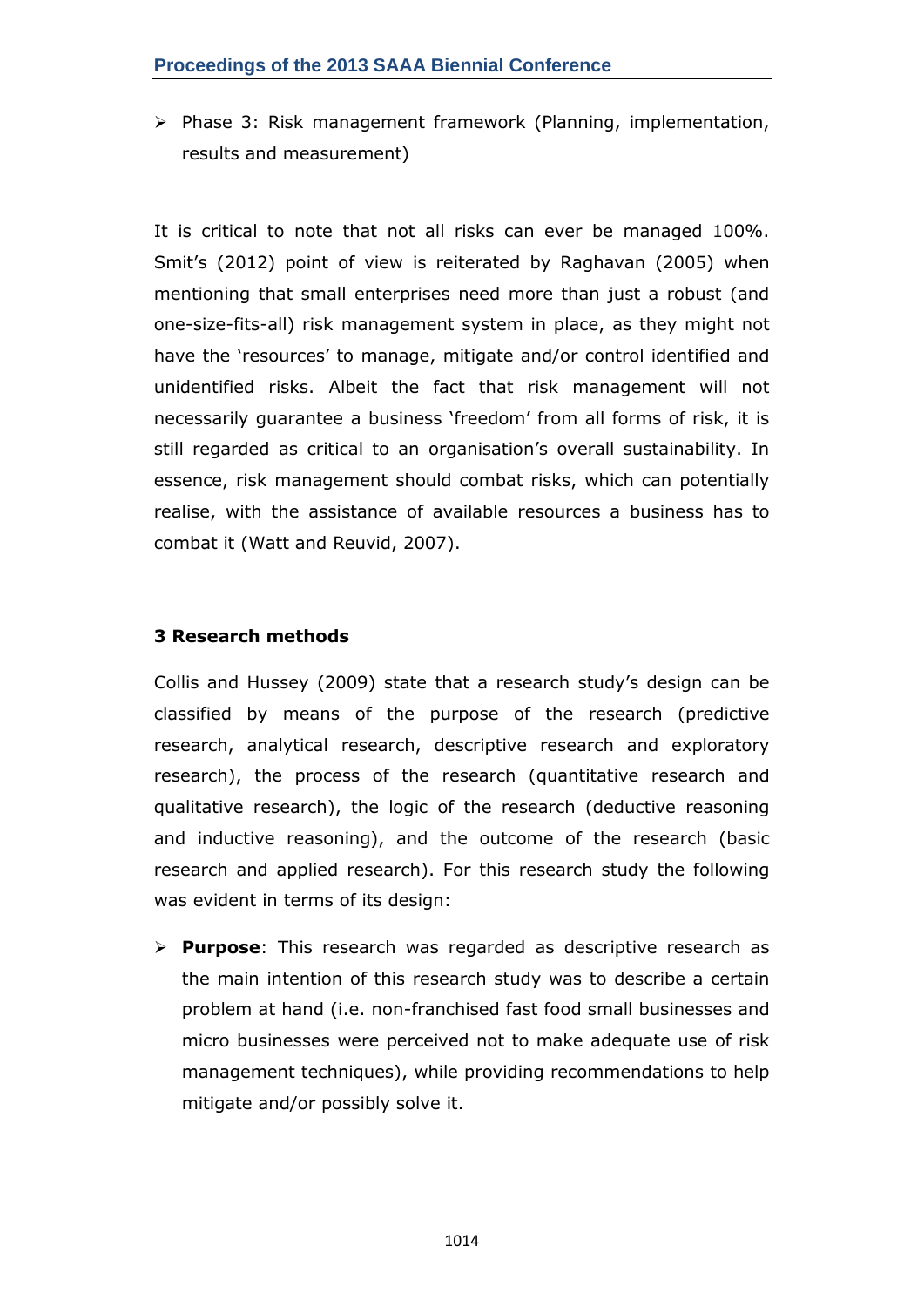- **Process**: This research study fell within the positivistic research paradigm. In essence data were gleaned to solve and/or mitigate an identified research problem, by means of quantitative research techniques (i.e. to determine to what extent non-franchised fast food small enterprises make use of risk management techniques).
- **Logic**: The research took the form of deductive reasoning as initial perceptions of the authors stemmed from existing literature, which were again tested by means of empirical research.
- **Outcome**: Furthermore this research was deemed as applied research since this research entailed the mitigation and/or possible solving of a real life research problem.

The research methodology deployed was that of survey research which is defined by Leedy and Ormrod (2010) as research that involves acquiring information about a group of people with regards to their general perceptions, by means of questions that are structured in a standard 'questionnaire' layout.

The data collection tool used was that of a questionnaire which was piloted by 1 academic expert and 2 members of the general public. The questionnaire consisted mostly of close-ended questions (58 questions in total) and greatly took the form of a well-balanced and validated Likert-scale. With this scale response question-layout, respondents had to indicate their perceptions to certain statements and/or questions in terms of options provided which included "strongly disagree", "disagree", "agree" and "strongly agree". All questions asked were also tested accordingly for reliability.

Non-random sampling was used for this research study, specifically that of purposive sampling. The two reasons for the latter samplingmethodology were that 1) the general size of the population was unknown to the authors, and 2) the main intention of the authors was to glean rich data from respondents. Questionnaires were physically distributed (self-administered) to all respondents and as such, the validity of information provided was assured. In essence data were collected from 38 small enterprise leaders of non-franchised fast food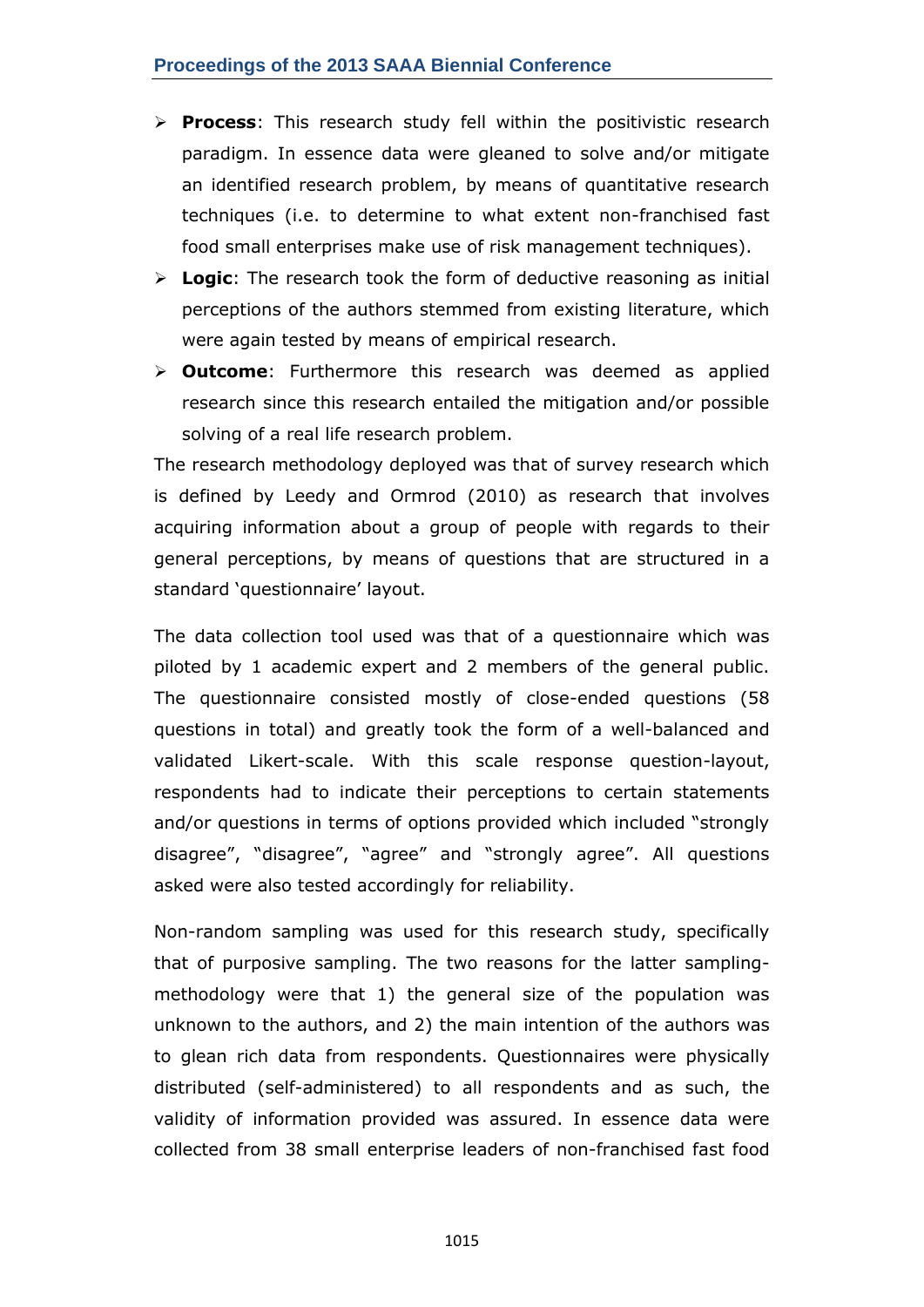micro and very small enterprises which were situated in the Cape Town CBD, in and around Grand Parade (specifically Darling Street, Lower Plein Street, and Buitenkant Street).

Qualifying respondents also had to adhere to a predetermined list of set delineation criteria. The target population was limited to owners and/or managers (business leaders) of non-franchised fast food micro and very small enterprises which operated in Cape Town, specifically in the CBD (in and around the parade grounds).

Furthermore these micro and very small enterprises should have been in existence for at least 3 years and should have employed between 1 (minimum) and 30 (maximum) employees. Moreover, micro and very small enterprises must have met the definition of a micro enterprise according to the National Small Business Act No. 102 of 1996 (South Africa, 1996) and, business leaders should have been actively involved in their business' operations (active owner and/or manager).

Since this research study fell within the positivistic research paradigm, this research study was regarded as quantitative research and, as such, the authors ensured that the data which were collected were analysed thoroughly through means of descriptive statistics in MS Excel.

The limitations of the study relate to time constraints and monetary constraints as this research had to be conducted over a period of 6 months with no formal budget (own costs incurred). As the authors resided in Cape Town, it was decided to only focus on obtaining the perception of business leaders of non-franchised fast food micro and very small enterprises which operated in Cape Town, specifically in the Central Business District.

### **4 Results**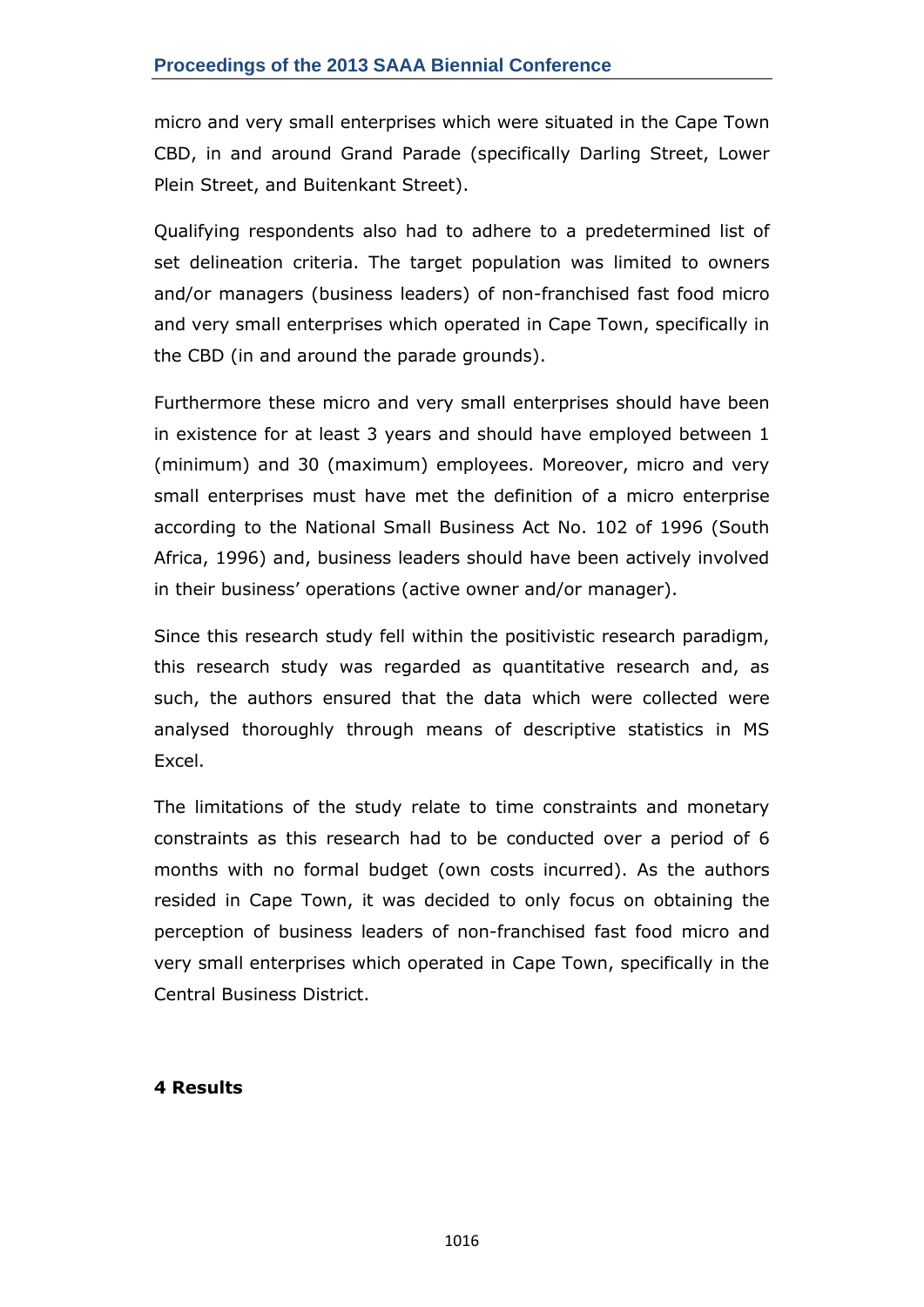The results from the data analysis are evident below, in detail, and are structured under the following headings: broad factors affecting sustainability, risks affecting sustainability, and risk management techniques deployed by respondents.

## **4.1 Broad factors affecting sustainability**

Respondents were asked to provide their opinion on a list of factors which affected their business sustainability to a great extent. This was done through means of asking questions in a 'Likert-scale format' which had to be answered by choosing one of the following options every time: "strongly disagree", "disagree", "agree" and "strongly agree". The collaboration of the responses is provided in Table 3 below.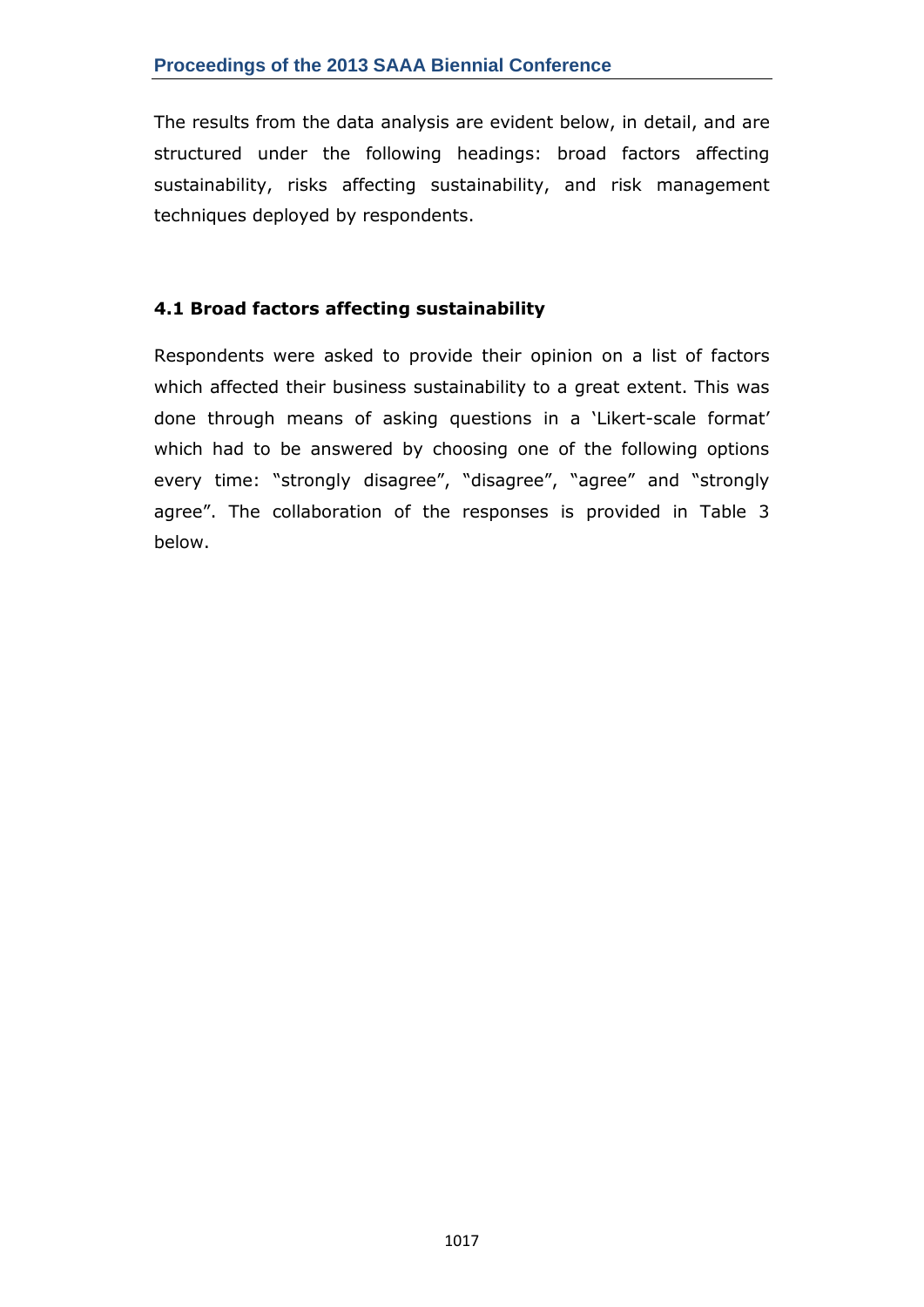| <b>Broad factor</b>            | <b>Respondents</b><br>strongly<br>disagree $(% )$ | <b>Respondents</b><br>disagree (%) | <b>Respondents</b><br>agree $(% )$ | <b>Respondents</b><br>strongly<br>agree $(\% )$ | Average rate of<br>agreement (%) |
|--------------------------------|---------------------------------------------------|------------------------------------|------------------------------------|-------------------------------------------------|----------------------------------|
| Fluctuating<br>market          |                                                   |                                    |                                    |                                                 |                                  |
| conditions                     | 15.79%                                            | 13.16%                             | 34.21%                             | 36.84%                                          | 73.03%                           |
| Access to                      |                                                   |                                    |                                    |                                                 |                                  |
| finance                        | 13.16%                                            | 15.79%                             | 44.74%                             | 26.32%                                          | 71.05%                           |
| Red tape                       | 15.79%                                            | 34.21%                             | 21.05%                             | 28.95%                                          | 65.79%                           |
| Crime                          | 26.32%                                            | 26.32%                             | 13.16%                             | 34.21%                                          | 63.82%                           |
| <b>Business</b><br>environment | 26.32%                                            | 23.68%                             | 28.95%                             | 21.05%                                          | 61.18%                           |
| Rapid change                   |                                                   |                                    |                                    |                                                 |                                  |
| in technology                  | 28.95%                                            | 31.58%                             | 31.58%                             | 7.89%                                           | 54.61%                           |
| Lack of skills                 | 31.58%                                            | 34.21%                             | 21.05%                             | 13.16%                                          | 53.95%                           |

**Table 3**: Broad factors affecting respondents' sustainability (respondents' average perception)

 $45$ The average rate of agreement is the 'average perception' of respondents on a certain phenomenon.

From the above it is clear that broad factors which affected small business sustainability were that of fluctuating market conditions (affecting respondents 73.03% of the time), access to finance (affecting respondents 71.05% of the time), red tape (affecting respondents 65.79% of the time) and crime (affecting respondents 63.82% of the time).

These results (in 2012) are very similar to that of the factors which were discussed in the literature review to affect small business sustainability. The big difference is that the factors in the literature review were relevant for the period of 2003 to 2006, whereas the current data reveals the results at the time of writing. The analogy can

 $\overline{a}$ 

<sup>&</sup>lt;sup>45</sup> This was calculated through means of quantitative statistics. Average =  $[(\Sigma \text{ Strongly Disagree x}]$ 1) + ( $\Sigma$  Disagree x 2) + ( $\Sigma$  Agree x 3) + ( $\Sigma$  Strongly Agree x 4)]  $\div$  [( $\Sigma$  respondents) x 4]. This is concurrent for all tables that follow.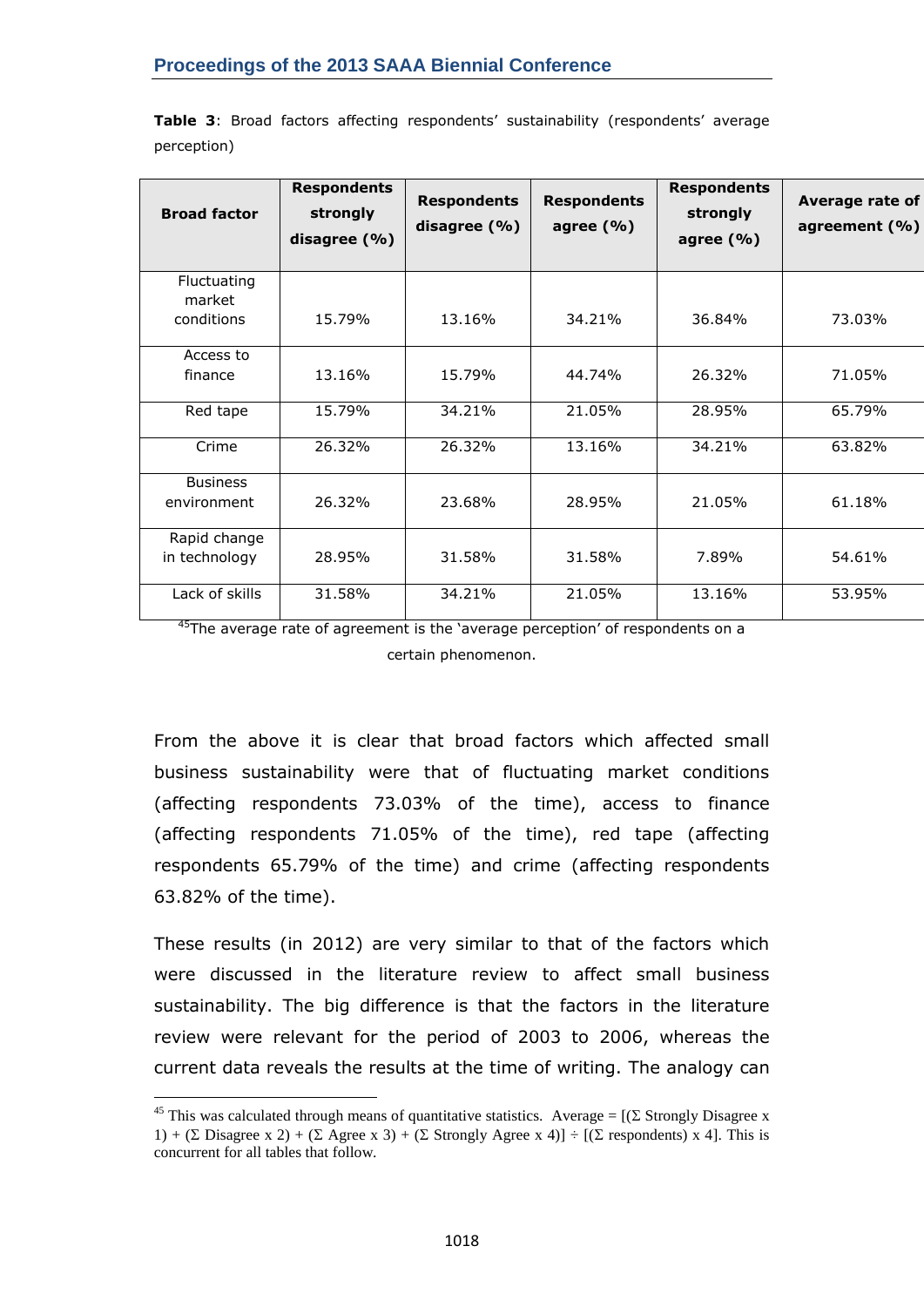be drawn that not much has changed with regards to the economical landscape of South Africa from 2003 to present time.

## **4.2 Risk affecting sustainability**

Respondents were also asked about specific areas of risk which exist in their businesses, which might have an influence on its sustainability. For the sake of clarity, these areas of risks were categorised (as in the case of the ERM framework) in terms of strategic risks (risks which have an influence on a business to achieve its respective strategies), compliance risks (risks which have an influence on a business to adhere to rules and/or regulations), financial risks (risks which have an influence on a business' overall financial performance and/or position) and operational risks (risks which have an influence on a business' general business operations). Again respondents had to provide their answers by choosing one of the following options: "strongly disagree", "disagree", "agree" and "strongly agree". A summary of answers provided are evident in Table 4 below.

| <b>Strategic risks</b>            | <b>Respondents</b><br>strongly<br>disagree $(\% )$ | <b>Respondents</b><br>disagree<br>(%) | <b>Respondents</b><br>agree $(\% )$ | <b>Respondents</b><br>strongly<br>agree $(% )$ | <b>Average rate</b><br>agreement (1 |
|-----------------------------------|----------------------------------------------------|---------------------------------------|-------------------------------------|------------------------------------------------|-------------------------------------|
| Inflation rates                   | 10.53%                                             | 23.68%                                | 34.21%                              | 31.58%                                         | 71.71%                              |
| Strong                            |                                                    |                                       |                                     |                                                |                                     |
| competition                       | 18.42%                                             | 18.42%                                | 28.95%                              | 34.21%                                         | 69.74%                              |
| Interest rates                    | 15.79%                                             | 23.68%                                | 39.47%                              | 21.05%                                         | 66.45%                              |
| Slow business                     |                                                    |                                       |                                     |                                                |                                     |
| growth                            | 15.79%                                             | 23.68%                                | 44.74%                              | 15.79%                                         | 65.13%                              |
| <b>Business location</b>          | 39.47%                                             | 26.32%                                | 15.79%                              | 18.42%                                         | 53.29%                              |
| Delays in supply<br>chain process | 31.58%                                             | 39.47%                                | 21.05%                              | 7.89%                                          | 51.32%                              |

**Table 4**: Specific areas of risk affecting respondents' sustainability (respondents' average perception)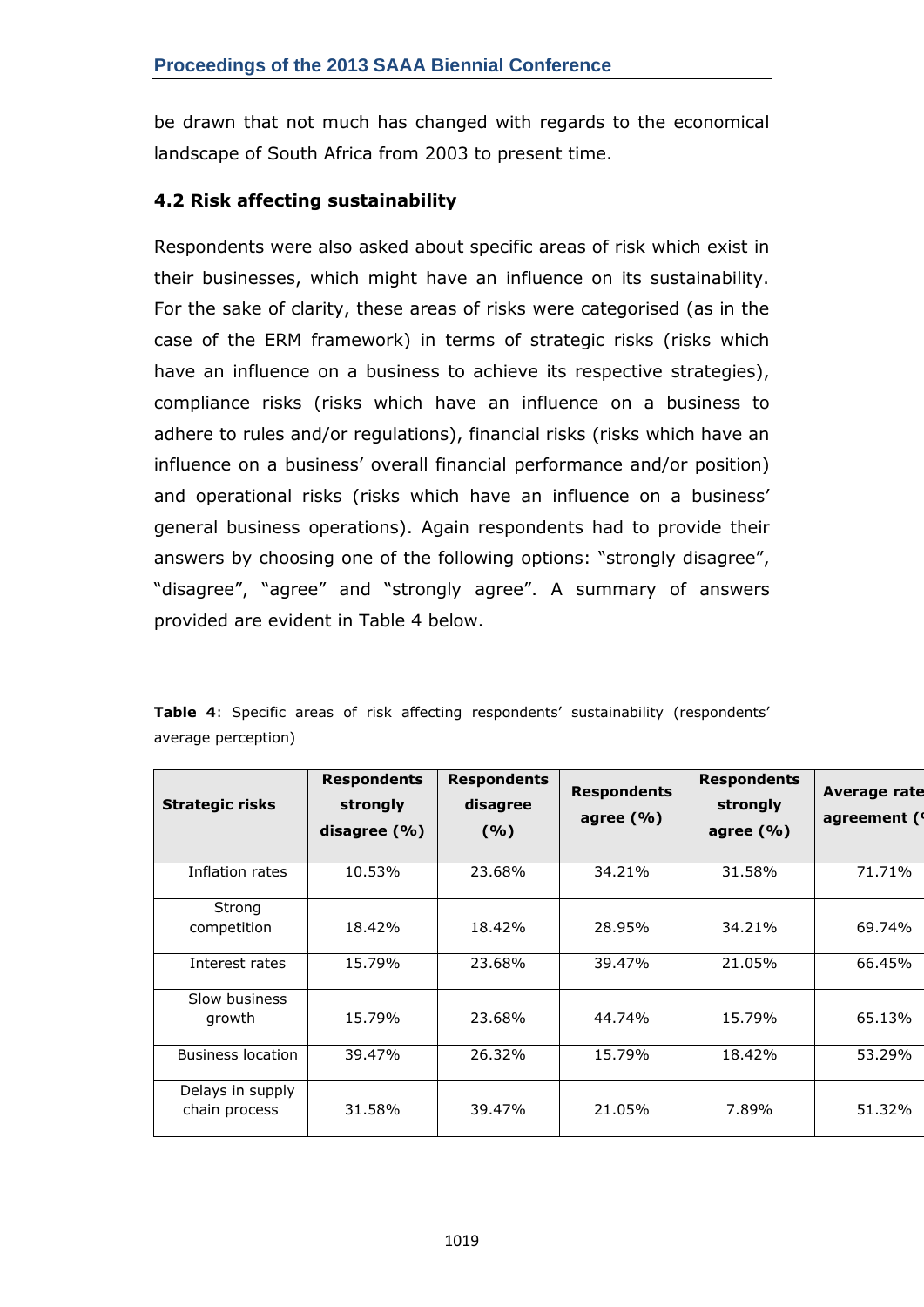## **Proceedings of the 2013 SAAA Biennial Conference**

| Low demand for                     |                                                |                                         |                                    |                                                |                                    |
|------------------------------------|------------------------------------------------|-----------------------------------------|------------------------------------|------------------------------------------------|------------------------------------|
| products                           | 39.47%                                         | 31.58%                                  | 21.05%                             | 7.89%                                          | 49.34%                             |
| <b>Compliance risks</b>            | <b>Respondents</b><br>strongly<br>disagree (%) | <b>Respondents</b><br>disagree<br>(9/6) | <b>Respondents</b><br>agree (%)    | <b>Respondents</b><br>strongly<br>agree (%)    | <b>Average rate</b><br>agreement ( |
| <b>Health and</b><br>safety risks. | 15.79%                                         | 26.32%                                  | 39.47%                             | 18.42%                                         | 65.13%                             |
| Environmental<br>risks             | 21.05%                                         | 31.58%                                  | 34.21%                             | 13.16%                                         | 59.87%                             |
| Employee risks                     | 26.32%                                         | 34.21%                                  | 31.58%                             | 7.89%                                          | 55.26%                             |
| <b>Financial risks</b>             | <b>Respondents</b><br>strongly<br>disagree (%) | <b>Respondents</b><br>disagree<br>(%)   | <b>Respondents</b><br>agree $(% )$ | <b>Respondents</b><br>strongly<br>agree (%)    | <b>Average rate</b><br>agreement ( |
| <b>Taxation rates</b>              | 23.68%                                         | 13.16%                                  | 42.11%                             | 21.05%                                         | 65.13%                             |
| Weak business<br>liquidity         | 7.89%                                          | 39.47%                                  | 42.11%                             | 10.53%                                         | 63.82%                             |
| High overhead<br>costs             | 18.42%                                         | 23.68%                                  | 42.11%                             | 15.79%                                         | 63.82%                             |
| Weak business<br>profitability     | 18.42%                                         | 28.95%                                  | 42.11%                             | 10.53%                                         | 61.18%                             |
| Weak business<br>solvency          | 21.05%                                         | 36.84%                                  | 34.21%                             | 7.89%                                          | 57.24%                             |
| Weak business<br>efficiency        | 28.95%                                         | 31.58%                                  | 21.05%                             | 18.42%                                         | 57.24%                             |
| Poor turnover                      | 21.05%                                         | 36.84%                                  | 34.21%                             | 7.89%                                          | 57.24%                             |
| Bad debts                          | 52.63%                                         | 21.05%                                  | 21.05%                             | 5.26%                                          | 44.74%                             |
| <b>Operational risks</b>           | <b>Respondents</b><br>strongly<br>disagree (%) | <b>Respondents</b><br>disagree<br>(9/6) | <b>Respondents</b><br>agree $(% )$ | <b>Respondents</b><br>strongly<br>agree $(% )$ | <b>Average rate</b><br>agreement ( |
| Cost of electricity                | 7.89%                                          | 13.16%                                  | 28.95%                             | 50.00%                                         | 80.26%                             |
| Cost of water                      | 15.79%                                         | 21.05%                                  | 26.32%                             | 36.84%                                         | 71.05%                             |
| Employee theft                     | 21.05%                                         | 21.05%                                  | 36.84%                             | 21.05%                                         | 64.47%                             |
| Lack of capacity                   | 18.42%                                         | 34.21%                                  | 31.58%                             | 15.79%                                         | 61.18%                             |
| Substitute<br>products (from       | 28.95%                                         | 21.05%                                  | 36.84%                             | 13.16%                                         | 58.55%                             |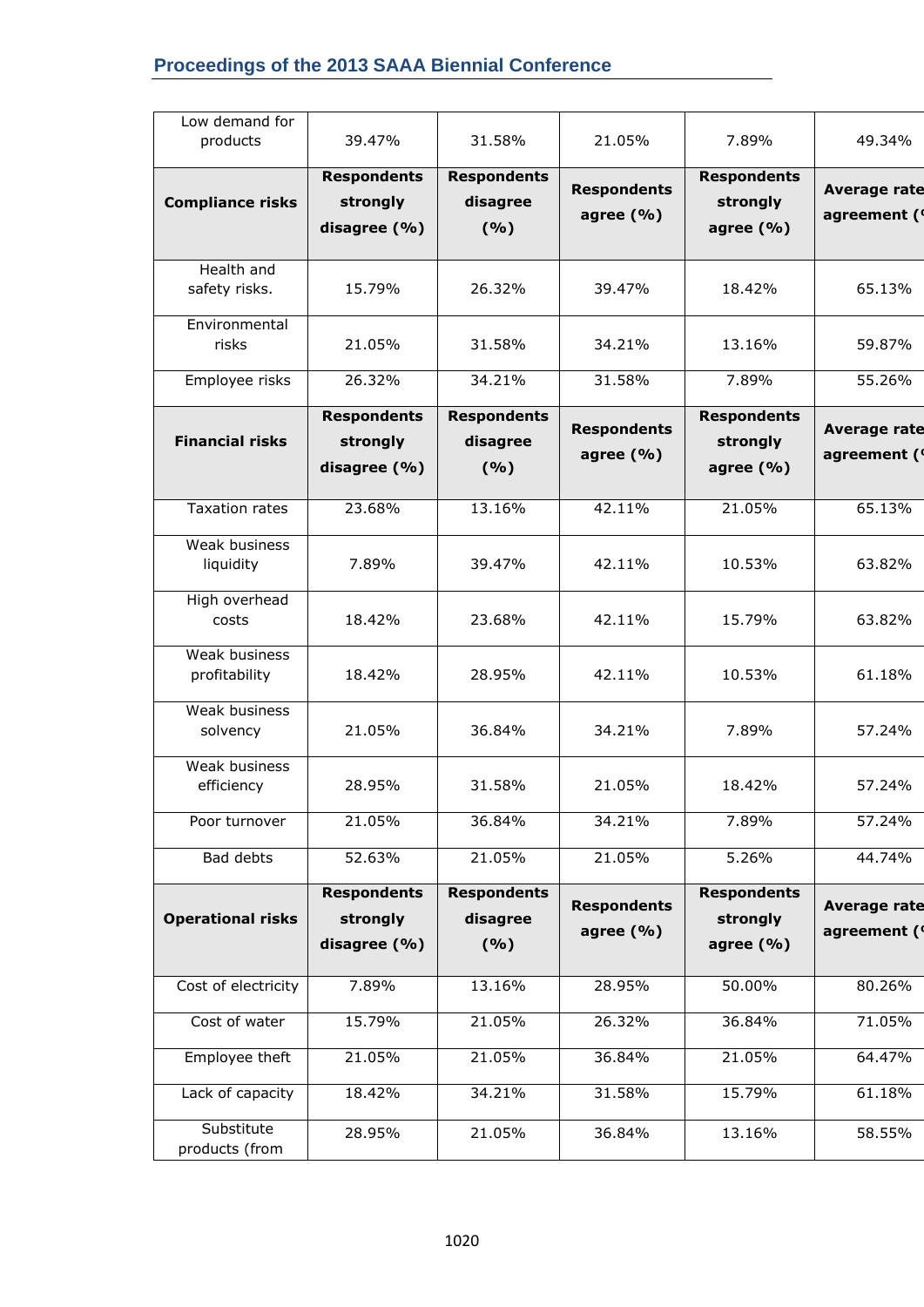| competition)               |        |        |        |       |        |
|----------------------------|--------|--------|--------|-------|--------|
| Manual business<br>systems | 21.05% | 36.84% | 34.21% | 7.89% | 57.24% |

From the above it is clear that the top 10 areas of risk (across all categories) were as follows:

- $\ge$  Cost of electricity (affecting sustainability 80.26% of the time) -Operational risk
- $\triangleright$  Inflation rates (affecting sustainability 71.71% of the time) -Strategic risk
- $\triangleright$  Cost of water (affecting sustainability 71.05% of the time) -Operational risk
- $\triangleright$  Strong competition (affecting sustainability 69.74% of the time) -Strategic risk
- $\triangleright$  Interest rates (affecting sustainability 66.45% of the time) -Strategic risk
- $\triangleright$  Slow business growth (affecting sustainability 65.13% of the time) – Strategic risk
- $\triangleright$  Health and safety risks (affecting sustainability 65.13% of the time) – Compliance risk
- $\triangleright$  Taxation (affecting sustainability 65.13% of the time) Financial risk
- $\triangleright$  Employee theft (affecting sustainability 64.45% of the time) -Compliance risk
- $\triangleright$  Weak business liquidity (affecting sustainability 63.82% of the time) – Financial risk

Moreover it is evident that the areas where risks mostly affect the sustainability of small businesses were, in descending order, in that of operational risks (affecting sustainability 67.20% on average), strategic risks (affecting sustainability 61.00% on average), compliance risks (affecting sustainability 60.09% on average) and financial risks (affecting sustainability 58.80% on average).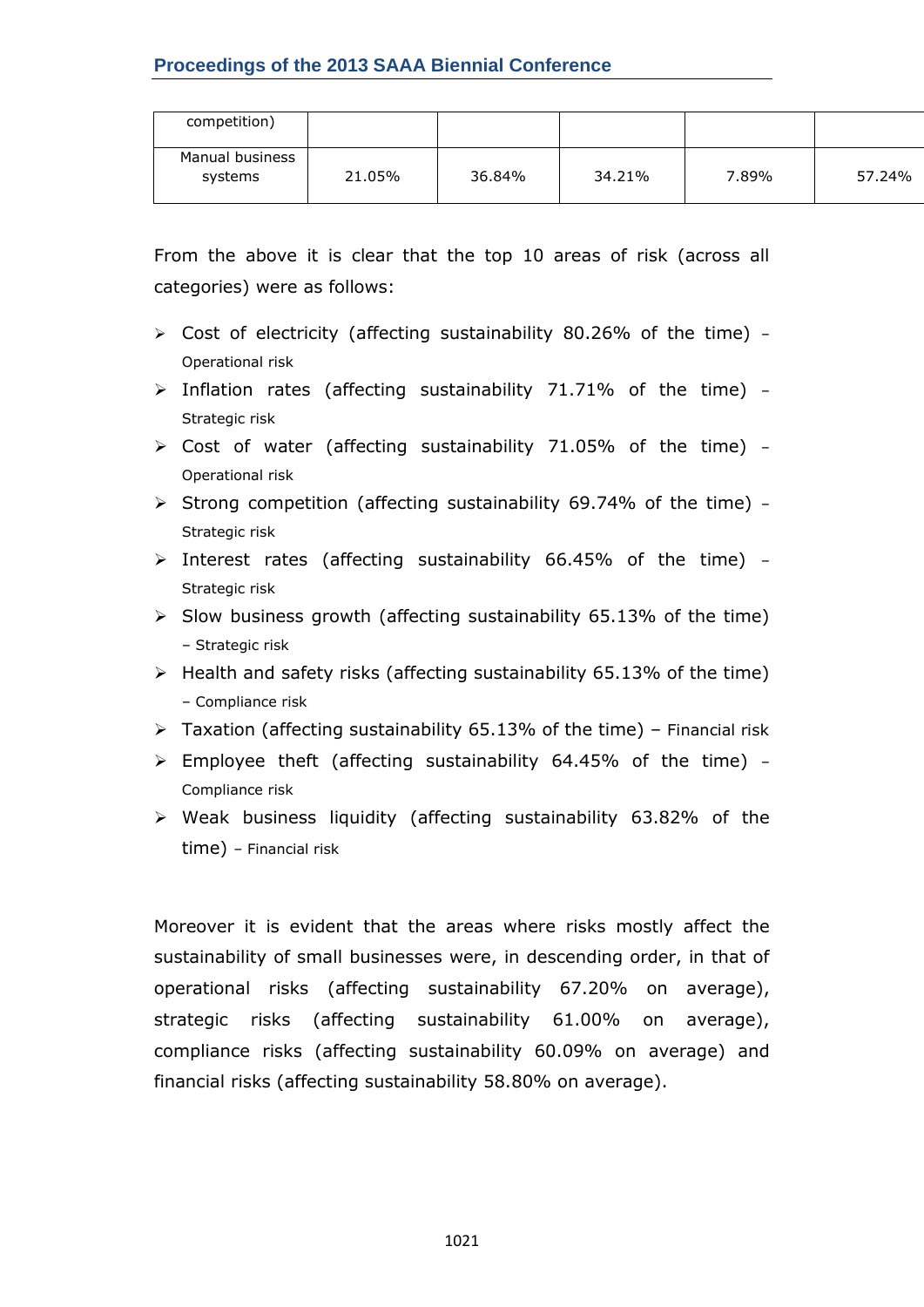Due to the current economic landscape, it is understandable that small businesses need to be 'open to change' as change is one of the only constants from an economic dispensation. The way these small enterprises deal with the change is evident in their respective strategies (How they go about to 'fortify' their business sustainability and overall success).

From the above table, once can say with certainty that 'risks' which affect small business' strategies are that of inflation rates, strong competition, interest rates and slow business growth (most of which were shown to be economic factors affecting their sustainability in the past). Again it is also clear that not much has changed with regards to the economical landscape of South Africa since before 2009.

The financial aspects of small enterprises stem from the strategies put in place as these strategies have an impact on the overall 'financial performance' of such a business. The biggest areas of concern for respondents were that of taxation rates, weak business liquidity, high overhead costs and weak business profitability. With the ever-changing economic landscape, the analogy can be drawn that macro economic factors will consistently change and as changes in the macro economic environment can not be managed to a great extent by enterprise leaders, it is certainly going to make an impact on the financial performance of any business.

Business operations are dependent on business strategies put in place and in essence the more a business can save in expenses, the better for the business as a whole. The cost of electricity, cost of water, employee theft and the lack of capacity mostly affected business sustainability.

From a compliance point of view, health and safety risks were deemed as the most critical aspect influencing business sustainability as a whole.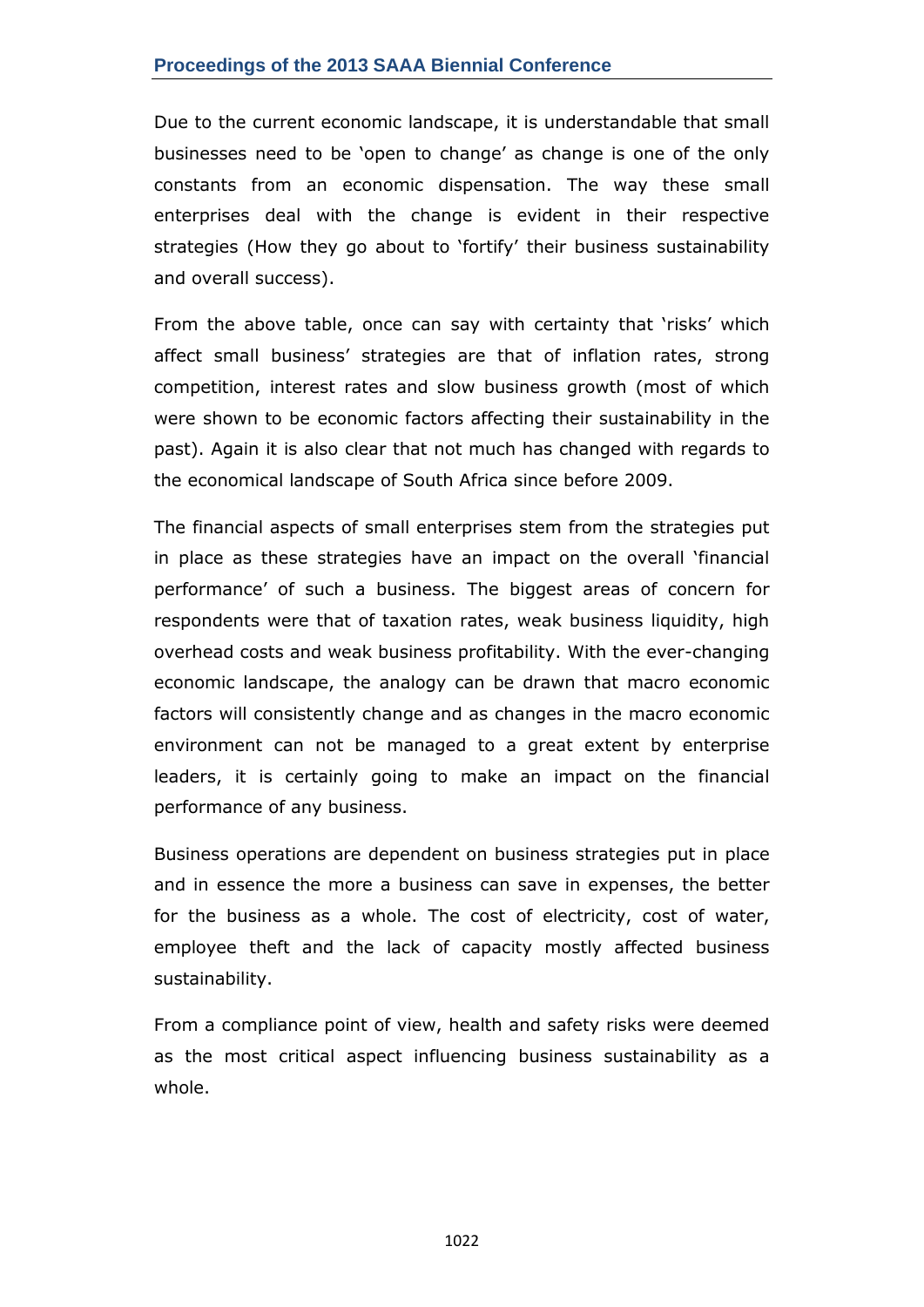Although various elements fell within the macro economic 'paradigm', respondents still did enough to be regarded as sustainable (according to their average number of years on existence  $-11$  years). Albeit the influence of these specific areas of risk on respondents' business endeavors, it appears that they are still keeping 'head above water' as they are indeed managing these factors to some extent.

## **4.3 Risk management techniques deployed by respondents**

Lastly respondents were asked about the specific risk management techniques they use to manage these afore-mentioned identified areas of risks in their business. Respondents had to provide their answers by choosing one of the following options: "strongly disagree", "disagree", "agree" and "strongly agree". Answers provided are evident in Table 5 below

| <b>Risk</b><br>management<br>technique    | <b>Respondents</b><br>strongly<br>disagree (%) | Responden<br>ts disagree<br>(9/6) | <b>Respondent</b><br>s agree<br>(9/6) | <b>Respondents</b><br>strongly agree<br>(9/6) | Average<br><b>of</b><br>rate<br>agreement<br>(9/6) |
|-------------------------------------------|------------------------------------------------|-----------------------------------|---------------------------------------|-----------------------------------------------|----------------------------------------------------|
| Setting clear<br>objectives               | 10.53%                                         | 2.63%                             | 52.63%                                | 34.21%                                        | 77.63%                                             |
| Tools<br>diagnostics and<br>processes     | 10.53%                                         | 7.89%                             | 52.63%                                | 28.95%                                        | 75.00%                                             |
| Setting the<br>right 'tone at the<br>top' | 13.16%                                         | 10.53%                            | 44.74%                                | 31.58%                                        | 73.68%                                             |
| Communicatio<br>n of risk                 | 15.79%                                         | 10.53%                            | 36.84%                                | 36.84%                                        | 73.68%                                             |
| Monitoring<br>risks periodically          | 18.42%                                         | 7.89%                             | 39.47%                                | 34.21%                                        | 72.37%                                             |

**Table 5**: Risk management techniques deployed by respondents (respondents' average perception)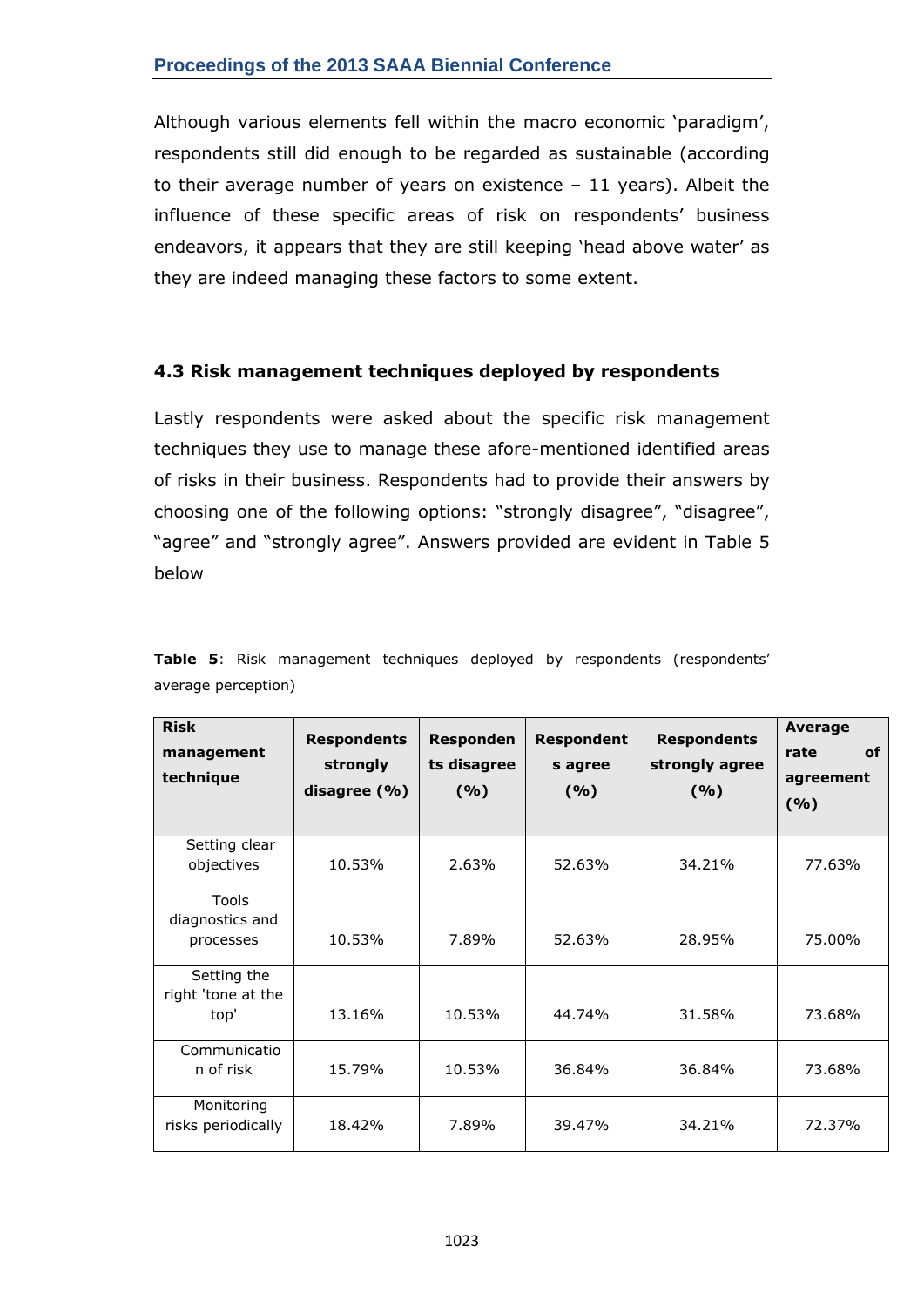| Use of budgets                  | 18.42% | 15.79% | 26.32% | 39.47% | 71.71% |
|---------------------------------|--------|--------|--------|--------|--------|
| Reviewing risks<br>periodically | 18.42% | 13.16% | 36.84% | 31.58% | 70.39% |
| Adequate                        |        |        |        |        |        |
| company<br>strategies           | 18.42% | 15.79% | 36.84% | 28.95% | 69.08% |
| Assessing of<br>risks           | 13.16% | 15.79% | 52.63% | 18.42% | 69.08% |
| A formal code<br>of ethics      | 21.05% | 15.79% | 39.47% | 23.68% | 66.45% |
| Review of                       |        |        |        |        |        |
| internal<br>environment         | 21.05% | 15.79% | 39.47% | 23.68% | 66.45% |
| Formal risk<br>policies         | 23.68% | 21.05% | 36.84% | 18.42% | 62.50% |
| Internal<br>interviews          | 26.32% | 13.16% | 44.74% | 15.79% | 62.50% |
| External<br>sources             | 26.32% | 23.68% | 34.21% | 15.79% | 59.87% |

#### **Proceedings of the 2013 SAAA Biennial Conference**

The risk management techniques (stemming from various 'formal frameworks', especially that of ERM) greatly used by respondents include that of the setting clear objectives (77.63% of the time), tools diagnostics and processes (75% of the time), setting the right 'tone at the top' (73.68% of the time), communication of risk (73.68% of the time), monitoring (identified) risks periodically (72.37% of the time), the use of budgets (71.71% of the time) and reviewing risks periodically (70.39% of the time).

Although the techniques which are used by respondents are not 'pure' as per the techniques used in formal prescribed risk management frameworks, it is clear from the above that respondents do their utmost best when managing risks. The risk management techniques used by these entities further accommodate the element of 'change' to some extent as well.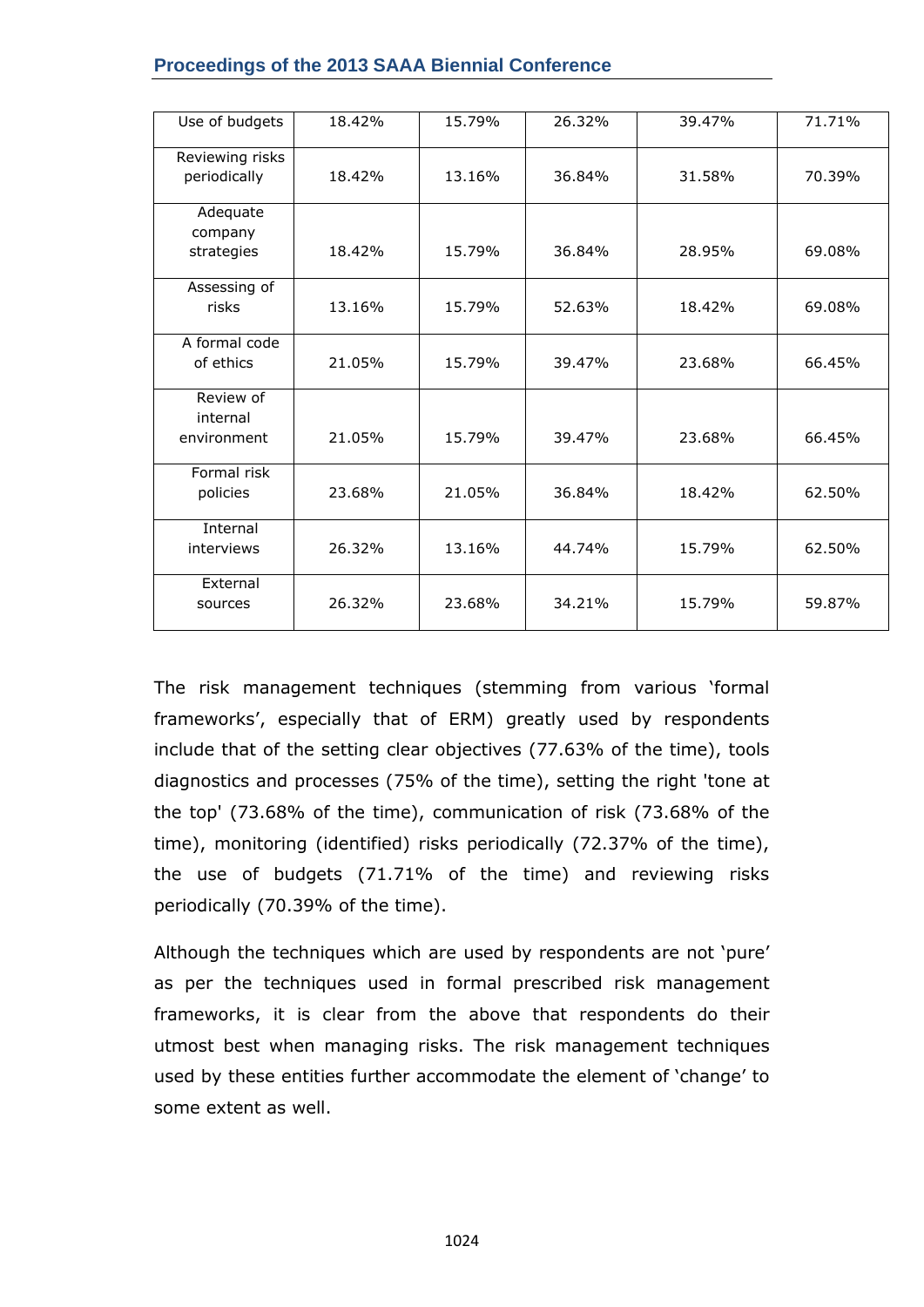#### **5 Conclusions**

This research study placed emphasis on the utilisation of risk management techniques by small enterprises in the fast food industry by making use of quantitative research and survey research. From the research conducted is evident that respondents were indeed aware of the importance of risk management techniques however they only made use of some of the major risk management techniques encapsulated inside the ERM framework.

Broad (economic) factors which affected the sustainability of small enterprises severely were that of fluctuating market conditions, access to finance, red tape, crime and their overall business environment.

When respondents were asked how specific factors (predetermined list of factors in a questionnaire) influenced their overall sustainability, it was clear that the top 10 factors were that of: the cost of electricity, inflation rates, the cost of water, strong competition, interest rates, slow business growth, health and safety risks, taxation rates, employee theft and weak business liquidity.

Lastly the authors wanted to determine how these small enterprises make use of risk management techniques to 'combat' the adverse influences of these latter factors. It was found that respondents made extensive use of setting clear objectives, tools diagnostics and processes, setting the right 'tone at the top', communication of risk, monitoring risks periodically, the utilisation of budgets and also reviewing risks periodically.

From the research done it is clear that these entities had difficulty to effectively implement the risk management techniques exactly as prescribed by the formal ERM risk management framework due to their limited available resources. Moreover small enterprises differ greatly from that of large corporations for which such formal risk management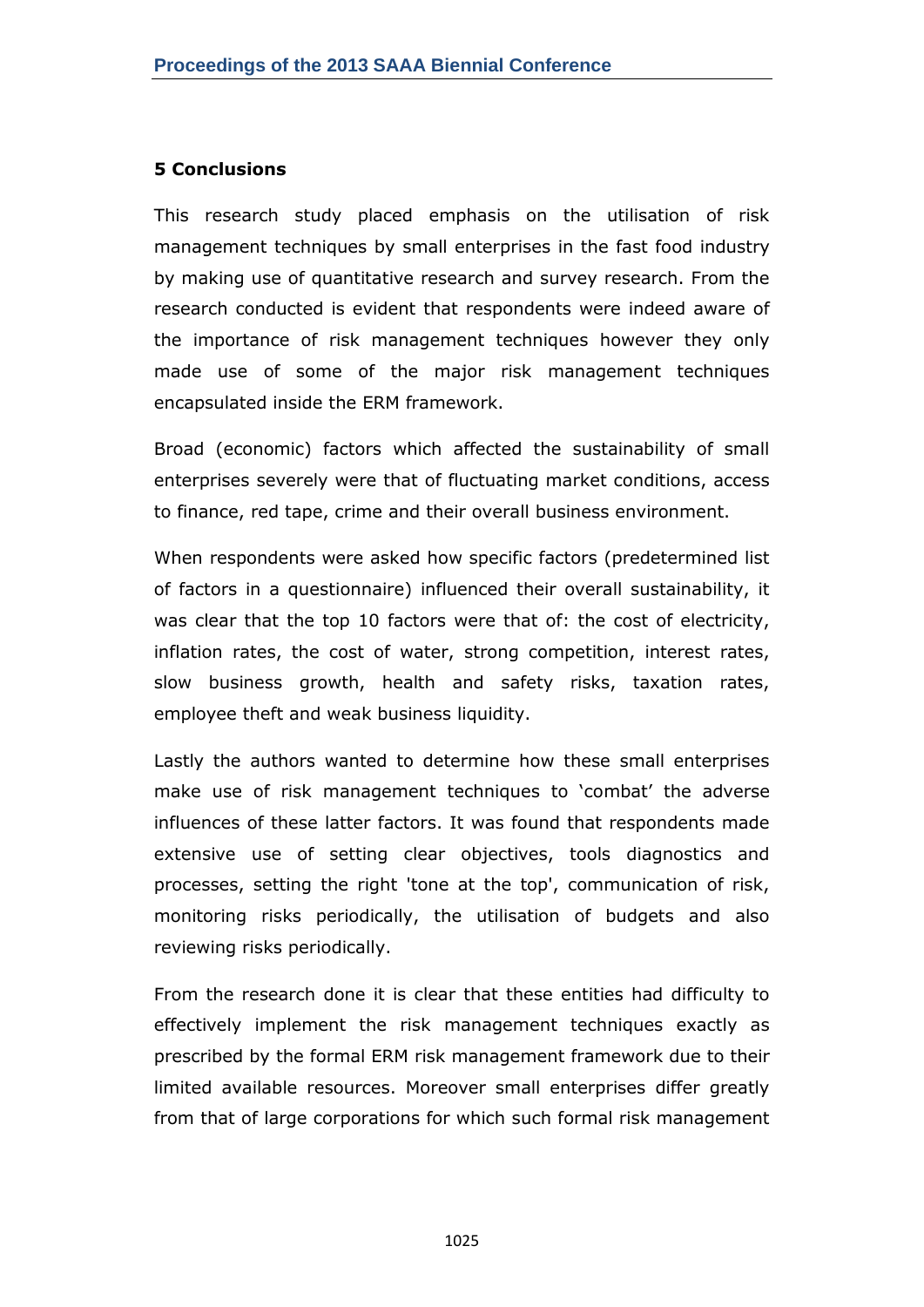frameworks (e.g. ERM risk management framework) were developed for.

From the results gleaned, the authors were in agreement that there is a dire need for customised risk management frameworks as highlighted by Smit (2012). The authors strongly believe that if these entities can make use of frameworks such as the SME Architecture Model, it would greatly enhance their overall sustainability due to the fact that such frameworks can place emphasis on the context of the business and the strong points of the business, while simultaneously accommodating for the weak points of the business.

The authors strongly recommend that small enterprises consider implementing customised risk management frameworks (e.g. the SME Architecture Model) in the nearby future as additional guidance to the identification and evaluation of risks can be provided to such entities which will, in turn, advance (and potentially fortify) the sustainability of the small enterprises as a whole.

## **7 References**

Adeniran, T. & Johnston, K. 2012. Investigating the dynamic capabilities and competitive advantage of South African SMEs. African Journal of Business Management, 6(11): 4088-4099.

ASA. 2006. Regulation and red tape remain the greatest constraint. [**Online**]. The absolution of the Available from: the from: [http://www.accountancysa.org.za/resources/ShowItemArticle.asp?Arti](http://www.accountancysa.org.za/resources/ShowItemArticle.asp?Article=Regulation+and+red+tape+remain+the+greatest+constraint+&ArticleId=987&Issue=659) [cle=Regulation+and+red+tape+remain+the+greatest+constraint+&Ar](http://www.accountancysa.org.za/resources/ShowItemArticle.asp?Article=Regulation+and+red+tape+remain+the+greatest+constraint+&ArticleId=987&Issue=659) [ticleId=987&Issue=659](http://www.accountancysa.org.za/resources/ShowItemArticle.asp?Article=Regulation+and+red+tape+remain+the+greatest+constraint+&ArticleId=987&Issue=659) [Accessed on 29/10/2012]

Biyase L. 2009. DTI to look at how crisis hurts small enterprises. [**Online**] **Available has a set of the set of the set of the set of the set of the set of the set of the set of the set of the set of the set of the set of the set of the set of the set of the set of the set of the set o** [www.busrep.co.za/index.php?fSectionId=561&fArticleId=4947848](http://www.busrep.co.za/index.php?fSectionId=561&fArticleId=4947848) [Accessed: 13/06/2009]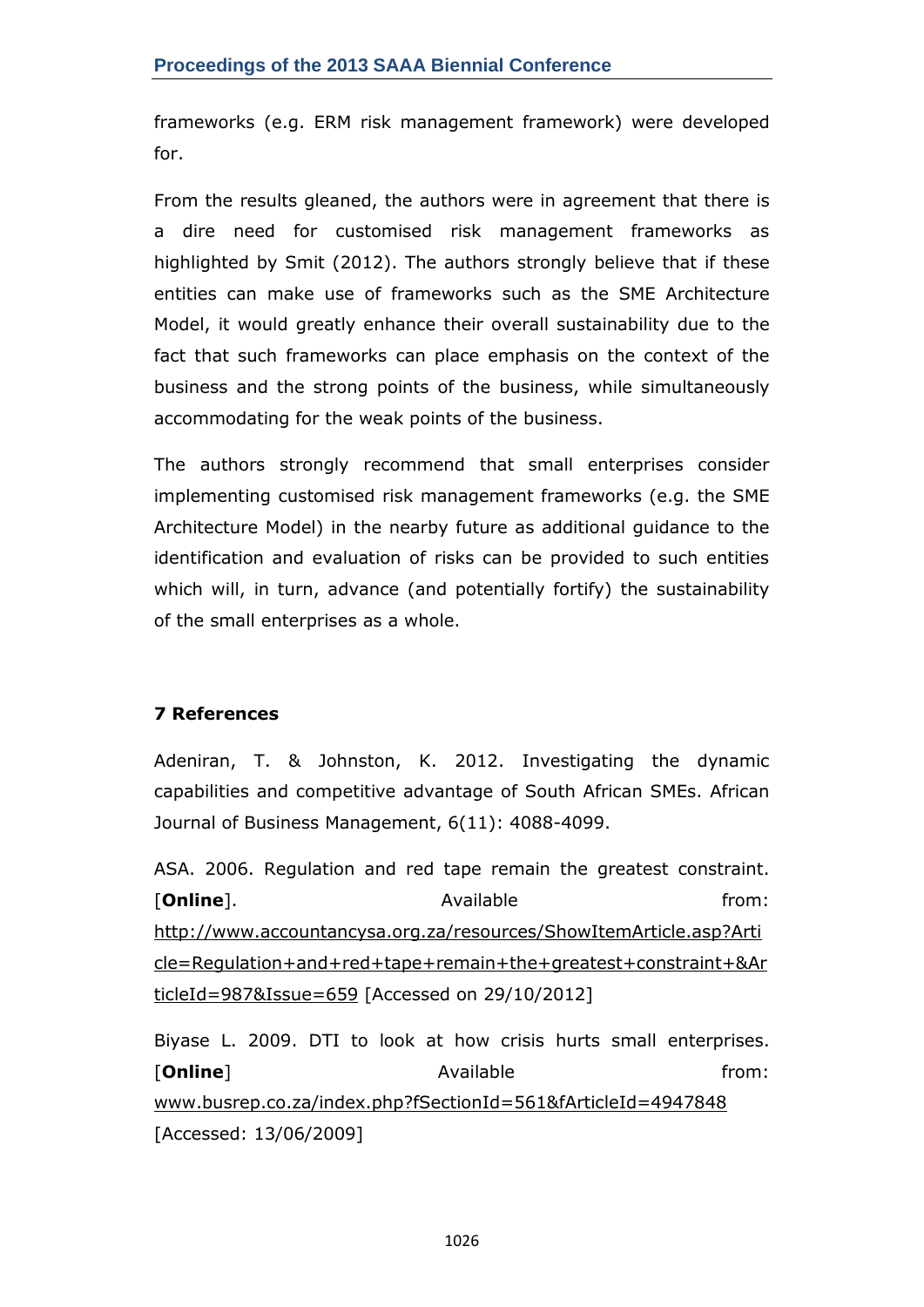Burda, M. & Wyplosz, C. 2003. Macroeconomics. A European Text. Third Edition.

Coetzee, P., Du Bruyn, R., Fourie, H. & Plant, K. 2012. Internal Auditing: An Introduction. LexisNexis, Durban.

Collis, J. & Hussey, R. 2009. Business Research: A practical guide for undergraduate and post graduate students. Hampshire: Palgrave Macmillan.

COSO. 2004. Enterprise Risk Management — Integrated Framework. Executive Summary [**Online**]. Available from: [http://www.coso.org/documents/coso\\_erm\\_executivesummary.pdf](http://www.coso.org/documents/coso_erm_executivesummary.pdf) [Accessed on: 27/11/12]

Everett, J. & Watson, J. 1998. Small Business Failure and External Risk Factors. Small Business Economics, 11(4):371-390.

Farris, F. 2010. The Gini Index and Measures of Inequality. The Mathematical Association of America, 117(1): 851–864

Fatoki, O. & Smit, V. 2011. Constraints to credit access by new SMEs in South Africa: A supply-side analysis. African Journal of Business Management, 5(4):1413-1425.

Frandsen, M. & College, A. 2006. Beyond planning, organizing, leading, and controlling [**Online**]. Available from: <http://www.jlhpress.com/abe/proceedings06/frandsen.pdf> [Accessed] on 30/10/2012].

Gerber, G., Delvare, I., Mabutho, L. & Ntulini, G. 2007. Economic Environment. South Africa, Cape Town.

Havenga, A. 2006. Value of Enterprise Risk Management in South African business environment. MBL thesis, UNISA, Pretoria.

Hillson, D. 2009. Managing Risk in Projects. England: Burlington.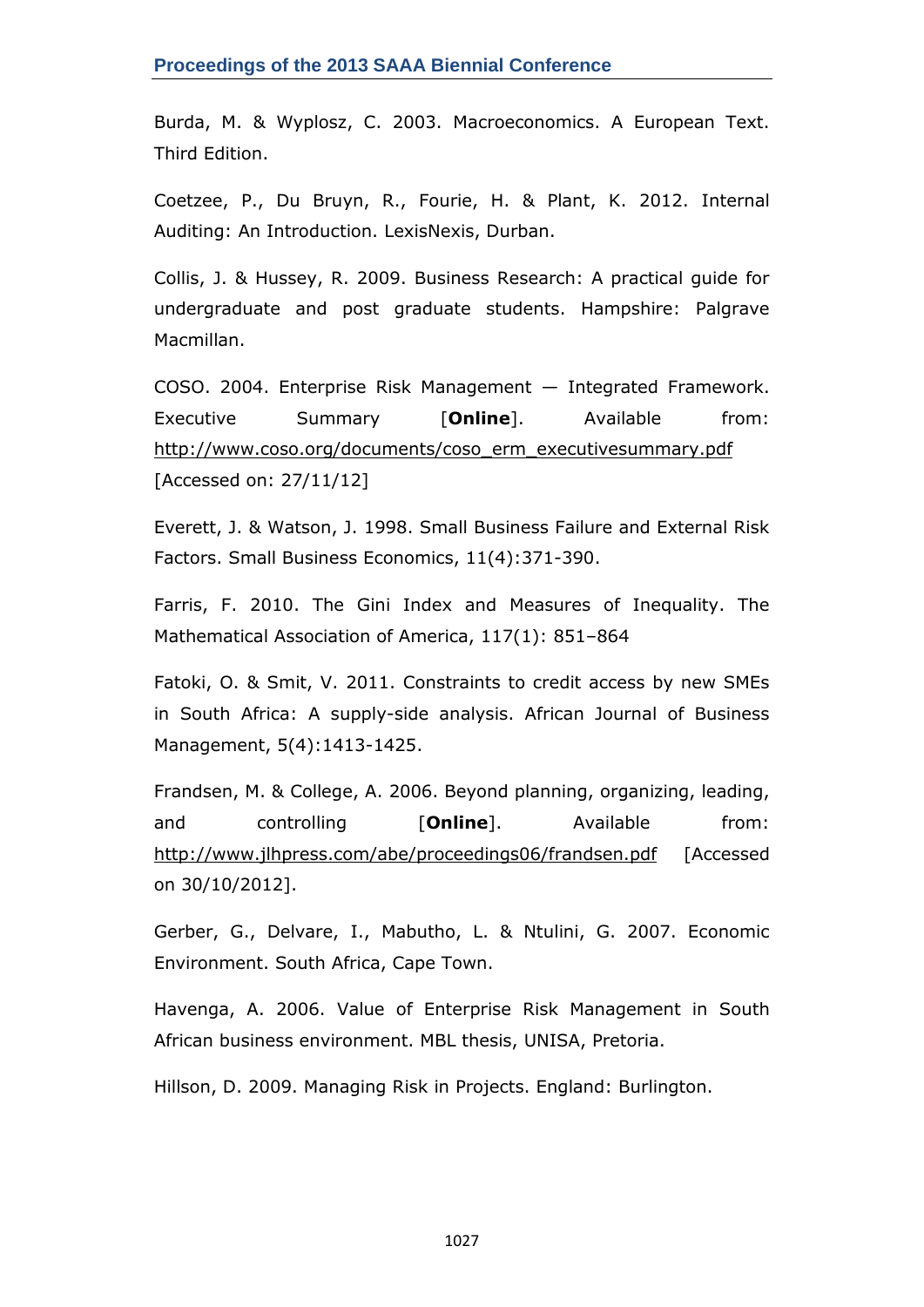Indexmundi. 2011. South Africa [**Online**]. Available from: [http://www.indexmundi.com/south\\_africa/](http://www.indexmundi.com/south_africa/) [Accessed on 20/03/12]

Kunkel, S. 2001. Toward a typology of entrepreneurial activities **[Online**]. **Available from: http://education.com/inform/** <http://home.sandiego.edu/~kunkel/articles/typent.pdf> [Accessed on 03/02/2012]

Layman, A. 2012. Red tape stranglehold on small business [**Online**]. Available from [http://www.iol.co.za/mercury/red-tape-stranglehold](http://www.iol.co.za/mercury/red-tape-stranglehold-on-small-business-1.1376350#.UI4-K2-Hdqw)[on-small-business-1.1376350#.UI4-K2-Hdqw](http://www.iol.co.za/mercury/red-tape-stranglehold-on-small-business-1.1376350#.UI4-K2-Hdqw) [Accessed on 29/10/2012]

Leedy, P. & Ormrod, J. 2010. Practical research Planning and Design. Boston: Pearson Education International.

Levine, R. 2008. Finance and the poor. [**Online**]. Available from: [http://www.econ.brown.edu/fac/Ross\\_Levine/other%20files/Forthcomi](http://www.econ.brown.edu/fac/Ross_Levine/other%20files/Forthcoming/Forth_max_fry.pdf) [ng/Forth\\_max\\_fry.pdf](http://www.econ.brown.edu/fac/Ross_Levine/other%20files/Forthcoming/Forth_max_fry.pdf) [Accessed on 25/12/2012]

Mabesele, L. 2009. The role of performance measures in the fast food franchisee industry to sustain positive growth: Cape Metropole South Africa. Thesis submitted in fulfillment of the requirements for the degree Master of Technology: Internal Auditing in the Faculty of Business at the Cape Peninsula University of Technology.

Manu, C. 2005. Risk management in the context of public sector reforms. **[Online**]. Available from: [http://www.modernghana.com/news/116837/1/risk-management-in](http://www.modernghana.com/news/116837/1/risk-management-in-the-context-ofpublic-sector-re.html)[the-context-ofpublic-sector-re.html](http://www.modernghana.com/news/116837/1/risk-management-in-the-context-ofpublic-sector-re.html) [Accessed 27/11/12]

Mbonyane, B. 2006. An Exploration of Factors that lead to Failure of Small Businesses in the Kagiso Township. Mini-Dissertation submitted in partial fulfillment of the requirement for the Magister Technologiae Business Administration, College of Economics and Management Sciences, UNISA.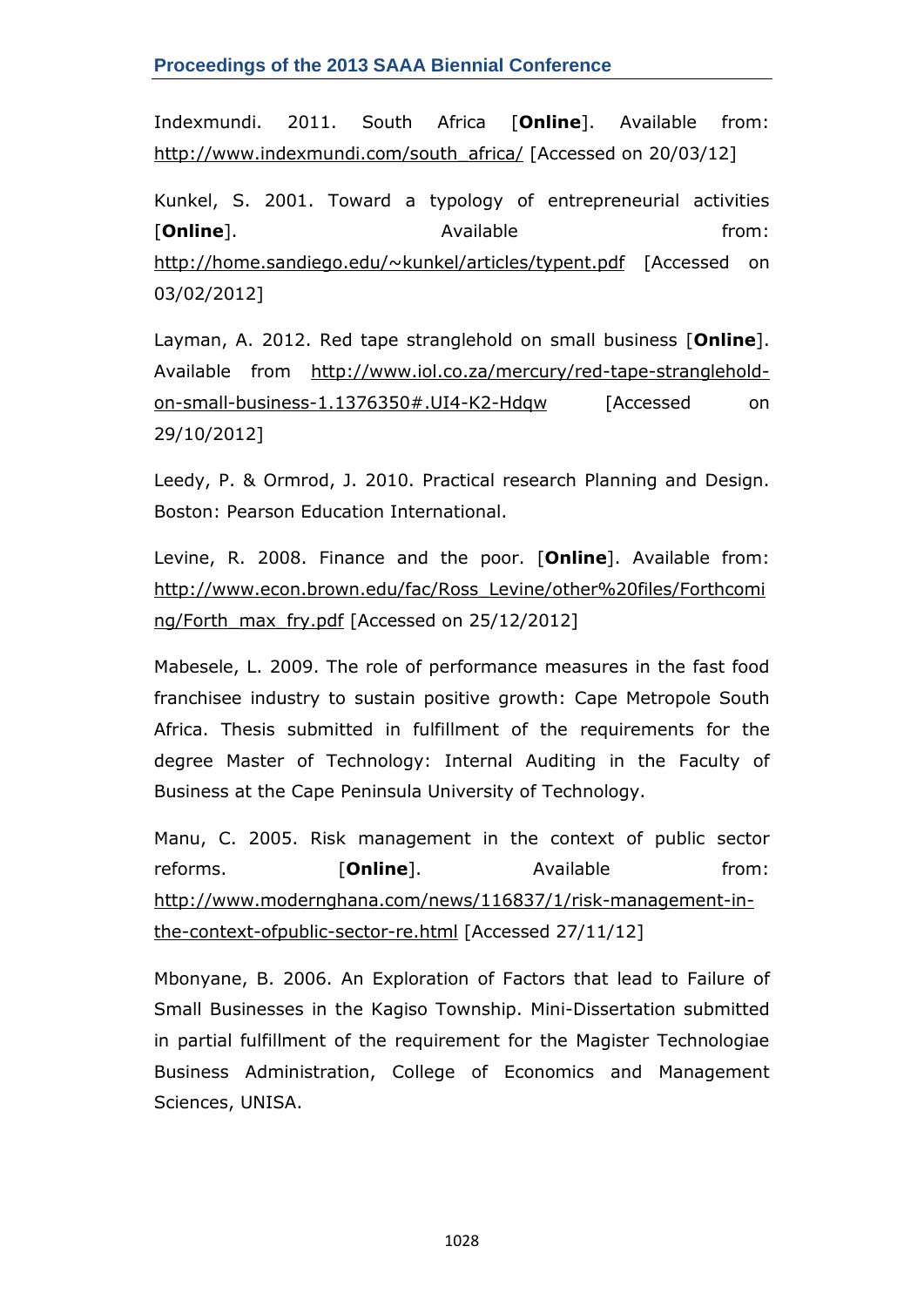Mohr, P. & Fourie, L. 2004. Ekonomie vir Suid-Afrikaanse studente. Pretoria: Van Schaik Publishers.

Raghavan, R. 2005. Risk Management in SMEs. *The Chartered Accountant*, October 2005.

Ranis, G., Stewart, F. & Samman, E. 2006. Human Development: Beyond the Human Development Index. Journal of Human Development, 7(3), pp 323-358.

Rankhumise, E. & Tshabalala, D. 2011. What impact do economic issues have on the sustainability of Small Medium Entrepreneurs? Journal of Management Policy and Practice, 12(1): pp 108-114.

Rogerson, C. 1999. Local economic development and urban poverty alleviation: the experience of post-apartheid South Africa. Habitat International, 23(4): 511-534.

Sander, M. 2011. The Importance of Quality Risk Management Process. [**Online**]. Available from: http://www.ircagloba l.com/docs/quality\_risk\_management\_processes.pdf [Accessed 29/07/12]

Smit, Y. 2012. A structured approach to risk management for South African SMEs. Thesis submitted in full fulfillment for a DTech: Internal Auditing. .Cape Peninsula University of Technology, Cape Town.

Smit, Y & Watkins, J. 2012. A literature review of small and medium (SME) risk management practices in South Africa enterprises. African Journal of Business Management, 6(21): 6324-6330, May 2012.

South Africa. 1996. National Small Business Act No. 102 of 1996. Government Printers: Pretoria.

Statistics South Africa. 2012. Mid-year population estimates. [**Online**]. Available from: the from: the from: the from: the from: the from: the from: the from: the from: the from: the from: the from: the from: the from: the from: the from: the from: the from: the from: the from: the from: the fr <http://www.statssa.gov.za/publications/P0302/P03022011.pdf> [Accessed 21/08/2012]